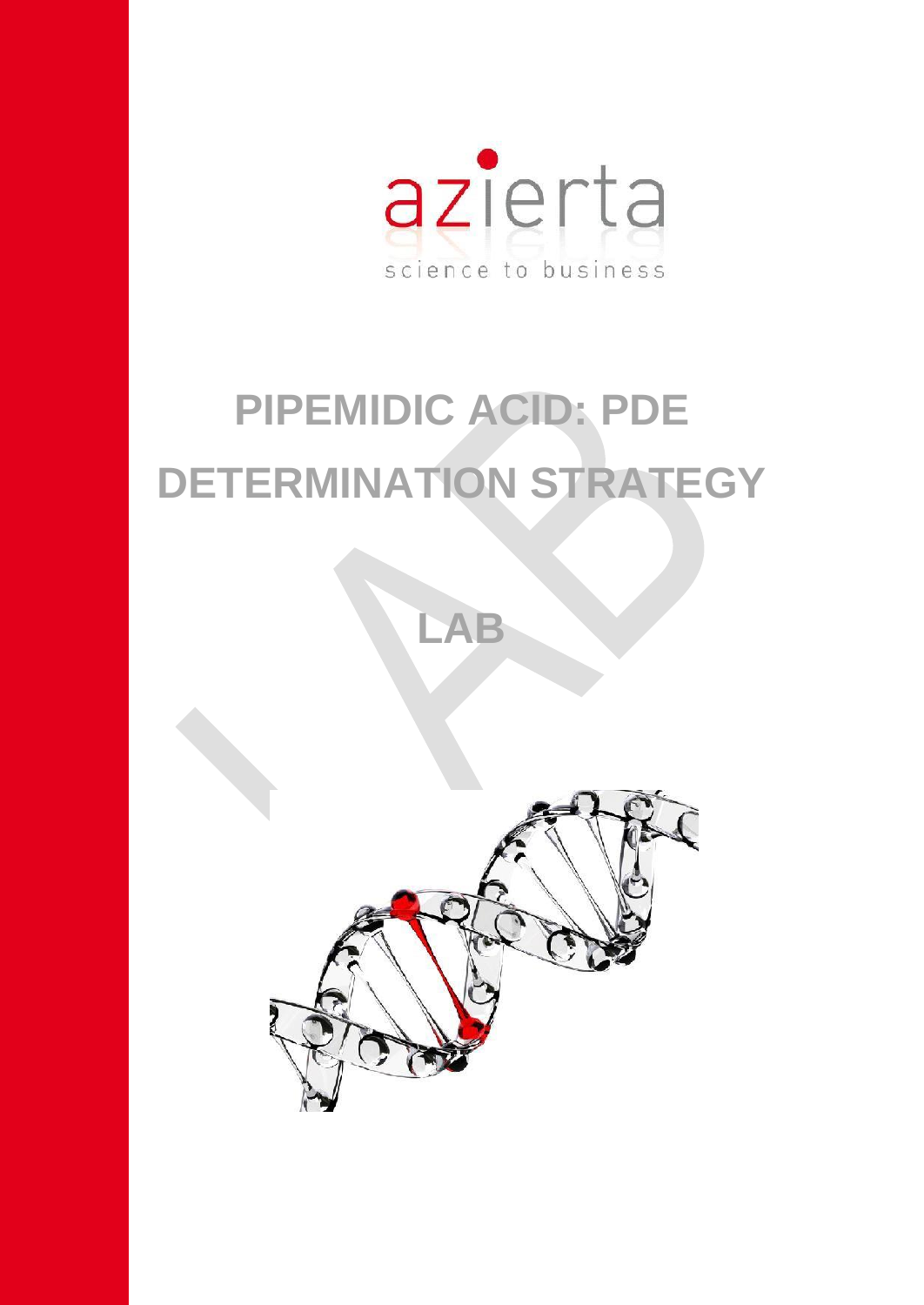

# **TABLE OF CONTENT**

| 3. SUMMARY OF ASSESSMENT PROCESS (CALCULATION OF PDE VALUE)  5                          |  |
|-----------------------------------------------------------------------------------------|--|
|                                                                                         |  |
|                                                                                         |  |
|                                                                                         |  |
|                                                                                         |  |
|                                                                                         |  |
| a. Most sensitive indicator of an adverse effect seen in non-clinical toxicity data  19 |  |
| 10. APPLICATION OF ADJUSTMENT FACTORS (rationale for the adjustment factors). 21        |  |
|                                                                                         |  |
|                                                                                         |  |
|                                                                                         |  |
|                                                                                         |  |
|                                                                                         |  |

*"Reproduction or unauthorized distribution is strictly prohibited. The present document is licensed to a "single client" or organization, and may not be re-sold, copied, or redistributed to other companies or organizations. The use by any company other than the one indicated in the watermark is prohibited. The Parties agree that, in the event of violation of this clause, without limiting the Disclosing Party´s other rights and remedies, the Disclosing Party shall be entitled to an injunction and other equitable relief, including but not limited to specific performance, against the Receiving Party for breaching or threatening to breach this Agreement"*

**AZIERTA** Contract Scientific support Consulting, S.L.

Vía de las Dos Castilla 33, Edificio 7-h PCB, C/Baldiri Reixac, 4, 4ª pl. CM Los Ejecutivos<br>28224 Pozuelo de Alarcón Cf. B-8. Ed. Torre I. Av. Pedro de Herec

28224 Pozuelo de Alarcón <sup>Of. B-8,</sup> Ed. Torre l. Av. Pedro de Heredia Piso 3, Dpcho 307<br>Of. B-8, Ed. Torre l. Av. Pedro de Indias (Colombia) Cartagena de Indias (Colombia)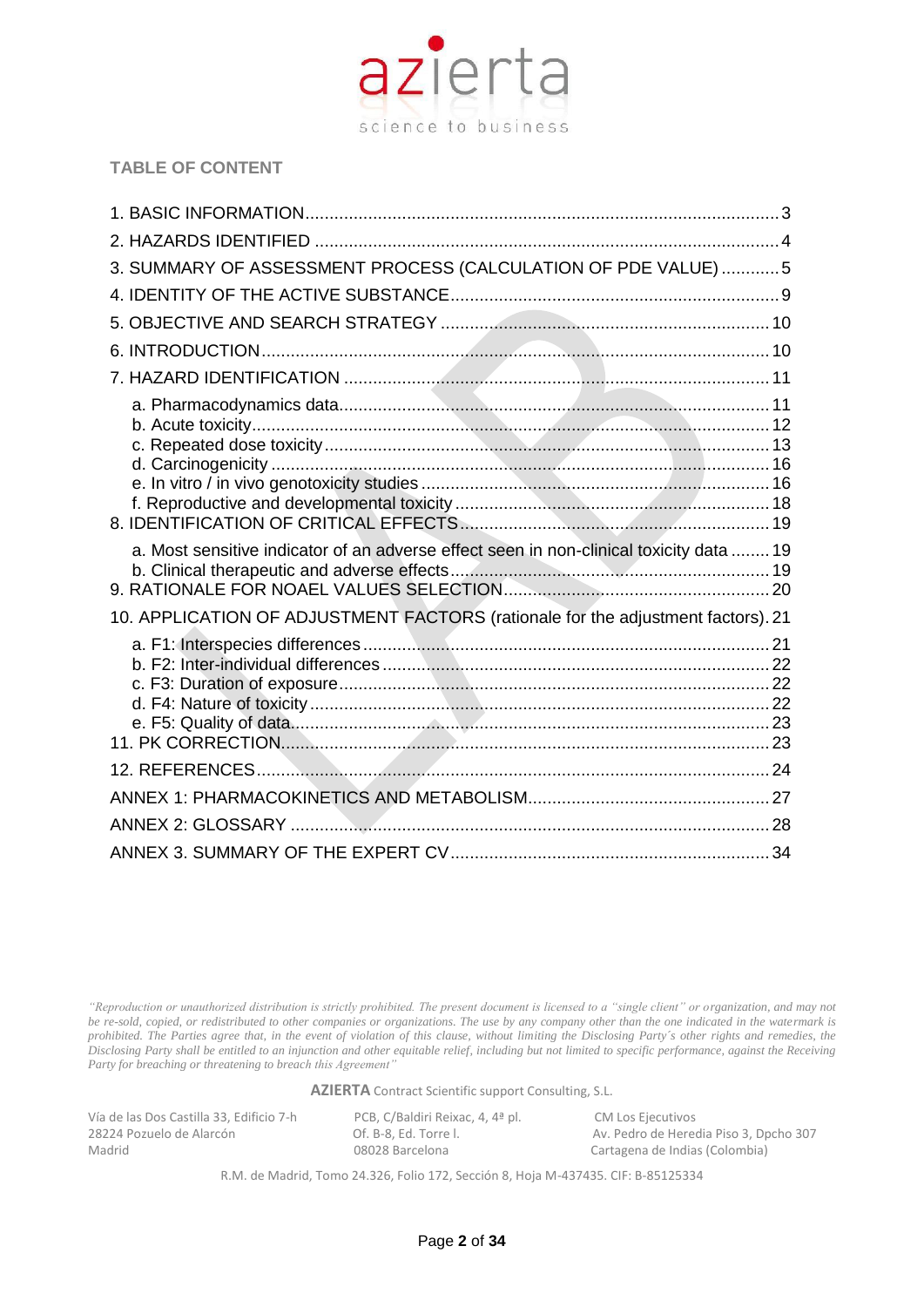

# <span id="page-2-0"></span>**1. BASIC INFORMATION**

| <b>Company name:</b>           | LAB.                                                                                         |
|--------------------------------|----------------------------------------------------------------------------------------------|
| <b>Company address:</b>        |                                                                                              |
| <b>Expert name:</b>            |                                                                                              |
| Signature:                     |                                                                                              |
| Date:                          |                                                                                              |
| <b>Assessment review data:</b> |                                                                                              |
| <b>Chemical name:</b>          | 8-Ethyl-5,8-dihydro-5-oxo-2-(1-<br>piperazinyl)pyrido(2,3-d)pyrimidine-6-<br>carboxylic acid |
| Drug product:                  | Pipemidic acid (oral)                                                                        |

*"Reproduction or unauthorized distribution is strictly prohibited. The present document is licensed to a "single client" or organization, and may not be re-sold, copied, or redistributed to other companies or organizations. The use by any company other than the one indicated in the watermark is prohibited. The Parties agree that, in the event of violation of this clause, without limiting the Disclosing Party´s other rights and remedies, the Disclosing Party shall be entitled to an injunction and other equitable relief, including but not limited to specific performance, against the Receiving Party for breaching or threatening to breach this Agreement"*

**AZIERTA** Contract Scientific support Consulting, S.L.

Vía de las Dos Castilla 33, Edificio 7-h PCB, C/Baldiri Reixac, 4, 4ª pl. CM Los Ejecutivos<br>28224 Pozuelo de Alarcón Cf. B-8. Ed. Torre I. Av. Pedro de Herec

28224 Pozuelo de Alarcón <sup>Of. B-8,</sup> Ed. Torre l. Av. Pedro de Heredia Piso 3, Dpcho 307<br>Of. B-8, Ed. Torre l. Av. Pedro de Indias (Colombia) Cartagena de Indias (Colombia)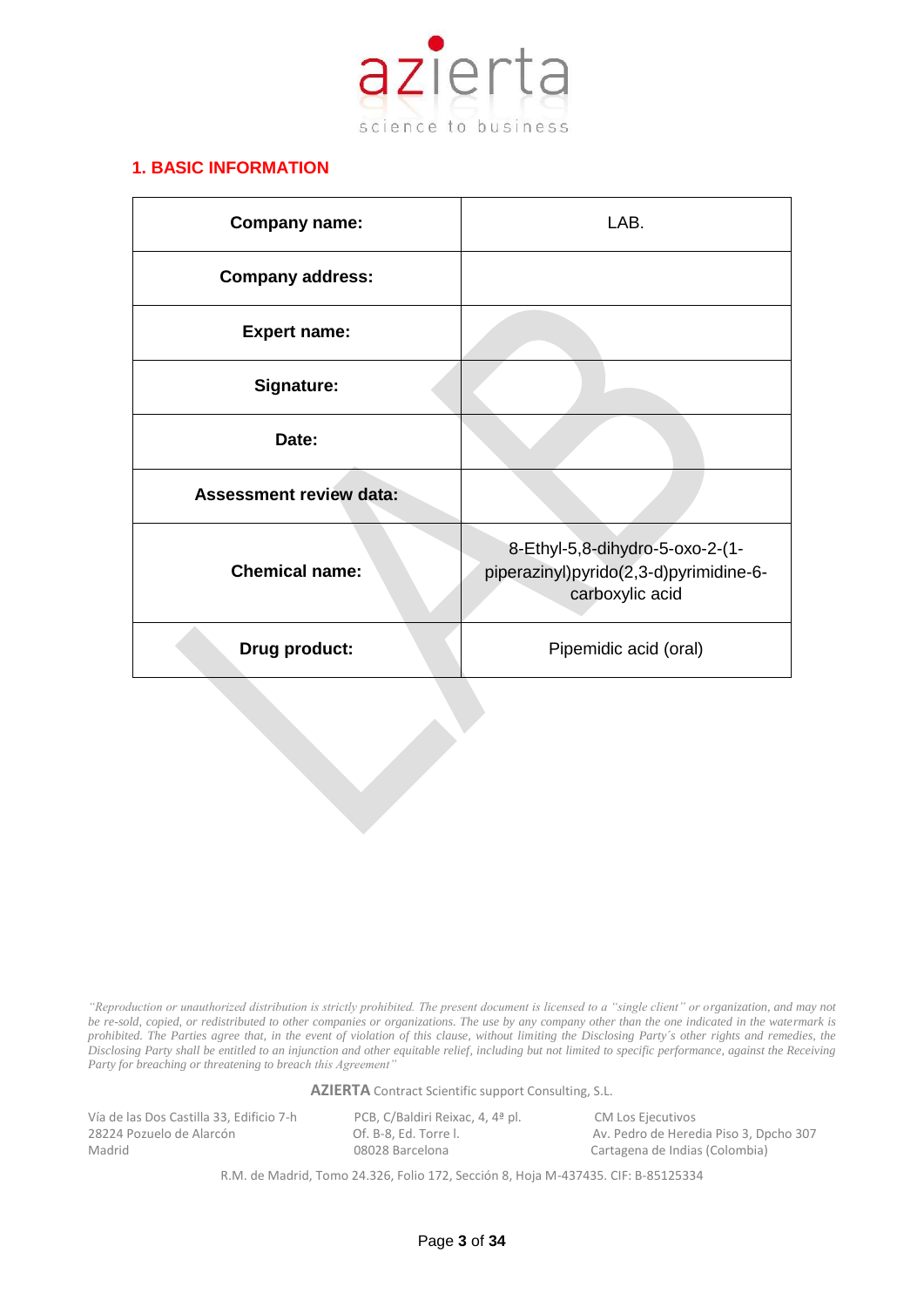

# <span id="page-3-0"></span>**2. HAZARDS IDENTIFIED**

|                                                  | <b>Yes</b> | <b>No</b> | <b>Unknown</b>   |
|--------------------------------------------------|------------|-----------|------------------|
| <b>Genotoxicant</b>                              |            |           | $X^*$            |
| <b>Reproductive</b><br>developmental<br>toxicant | X          |           |                  |
| Carcinogen                                       |            |           | $X^{\star\star}$ |
| <b>Highly sensitizing</b><br>potential           | $X***$     |           |                  |

\* The majority of the studies gave negative results, although some assays were positive.

\*\* Lack of data.

\*\*\* By dermal and inhaled route, pipemidic acid is classified as Category 1: skin sensitizer (H317); Category 1: respiratory sensitizer (H334).

*"Reproduction or unauthorized distribution is strictly prohibited. The present document is licensed to a "single client" or organization, and may not be re-sold, copied, or redistributed to other companies or organizations. The use by any company other than the one indicated in the watermark is prohibited. The Parties agree that, in the event of violation of this clause, without limiting the Disclosing Party´s other rights and remedies, the Disclosing Party shall be entitled to an injunction and other equitable relief, including but not limited to specific performance, against the Receiving Party for breaching or threatening to breach this Agreement"*

**AZIERTA** Contract Scientific support Consulting, S.L.

Vía de las Dos Castilla 33, Edificio 7-h PCB, C/Baldiri Reixac, 4, 4ª pl. CM Los Ejecutivos<br>28224 Pozuelo de Alarcón Cf. B-8. Ed. Torre I. Av. Pedro de Herec

28224 Pozuelo de Alarcón **Calaccia El Canaccia Piso de Alarcón** Of. B-8, Ed. Torre l. Av. Pedro de Heredia Piso 3, Dpcho 307<br>
08028 Barcelona Cartagena de Indias (Colombia) Cartagena de Indias (Colombia)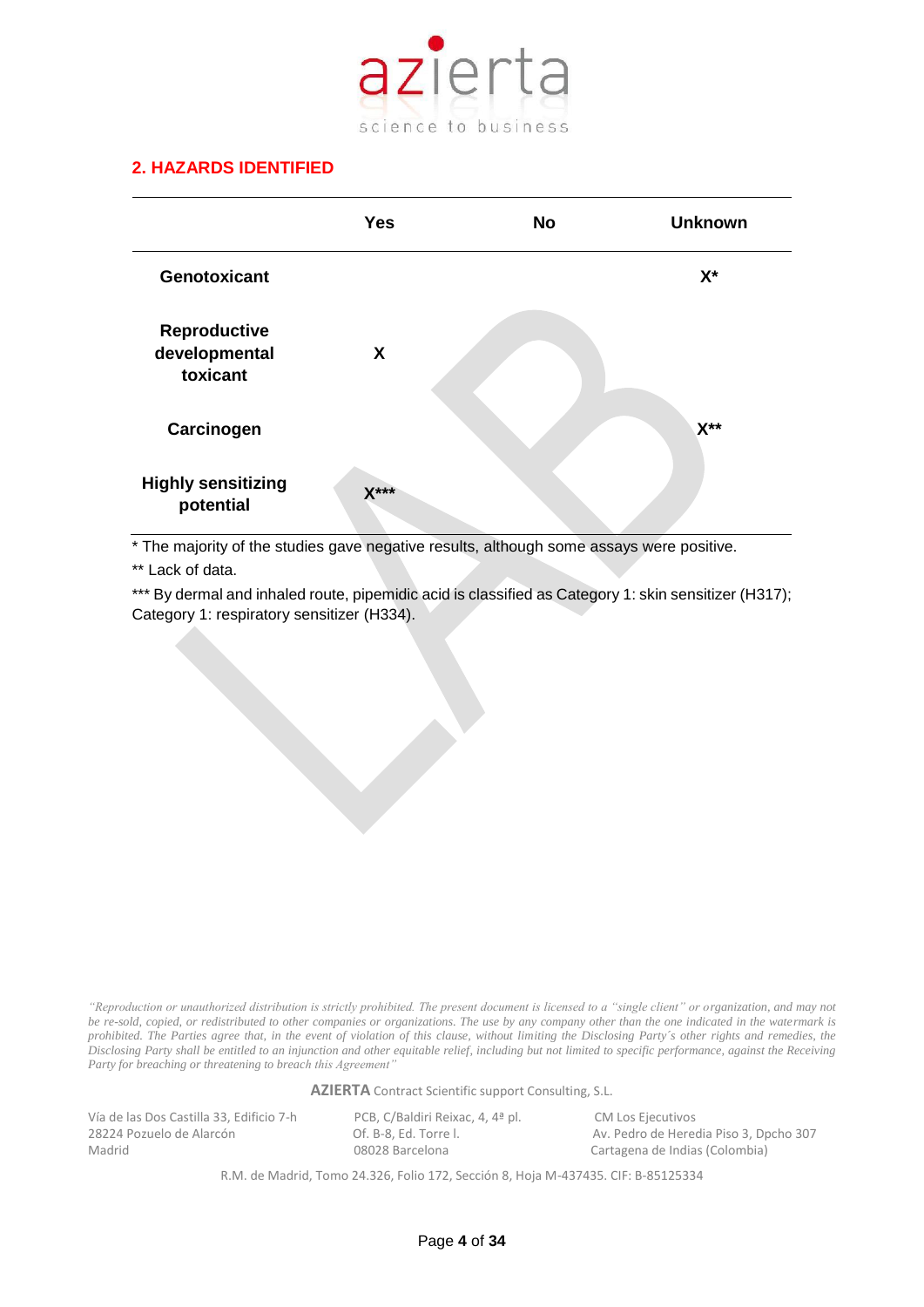

# <span id="page-4-0"></span>**3. SUMMARY OF ASSESSMENT PROCESS (CALCULATION OF PDE VALUE)**

| PDE value (oral) | $0.42$ mg/day |
|------------------|---------------|
|                  |               |

| <b>HAZARD IDENTIFICATION</b> |                                                                                                                                                                                                                                                                                                                                                                                                                                                           |  |
|------------------------------|-----------------------------------------------------------------------------------------------------------------------------------------------------------------------------------------------------------------------------------------------------------------------------------------------------------------------------------------------------------------------------------------------------------------------------------------------------------|--|
| <b>Pharmacodynamics data</b> | Pipemidic acid is<br>a pyridopyrimidine antibiotic derivative<br>of piromidic acid with activity against<br>gram-negative bacteria, as well as some<br>gram-positive bacteria. Pipemidic acid<br>interferes with DNA gyrase, and thus<br>inhibit DNA synthesis during bacterial<br>replication.                                                                                                                                                           |  |
| <b>Acute toxicity</b>        | Pipemidic acid showed a low level of<br>toxicity. The LD <sub>50</sub> values ranges between<br>300-16000 mg. See acute toxicity values<br>in Table 1.                                                                                                                                                                                                                                                                                                    |  |
| <b>Repeat-dose toxicity</b>  | Pipemidic acid has been reported to be a<br>compound of low toxicity.<br>Pipemidic acid caused abnormalities in<br>gait and joints in young dogs, but it did<br>not in mature dogs. No abnormality in<br>joints was seen in a study performed in<br>rats and rabbits. In young monkeys,<br>small changes like blister or erosion in<br>the articular cartilage surface of digits<br>were seen. In 7-day-old mice<br>subcutaneously treated with pipemidic |  |

*"Reproduction or unauthorized distribution is strictly prohibited. The present document is licensed to a "single client" or organization, and may not be re-sold, copied, or redistributed to other companies or organizations. The use by any company other than the one indicated in the watermark is prohibited. The Parties agree that, in the event of violation of this clause, without limiting the Disclosing Party´s other rights and remedies, the Disclosing Party shall be entitled to an injunction and other equitable relief, including but not limited to specific performance, against the Receiving Party for breaching or threatening to breach this Agreement"*

**AZIERTA** Contract Scientific support Consulting, S.L.

Vía de las Dos Castilla 33, Edificio 7-h PCB, C/Baldiri Reixac, 4, 4ª pl. CM Los Ejecutivos<br>28224 Pozuelo de Alarcón Cf. B-8. Ed. Torre I. Av. Pedro de Herec

28224 Pozuelo de Alarcón <sup>Of. B-8,</sup> Ed. Torre l. Av. Pedro de Heredia Piso 3, Dpcho 307<br>Of. B-8, Ed. Torre l. Av. Pedro de Indias (Colombia) Cartagena de Indias (Colombia)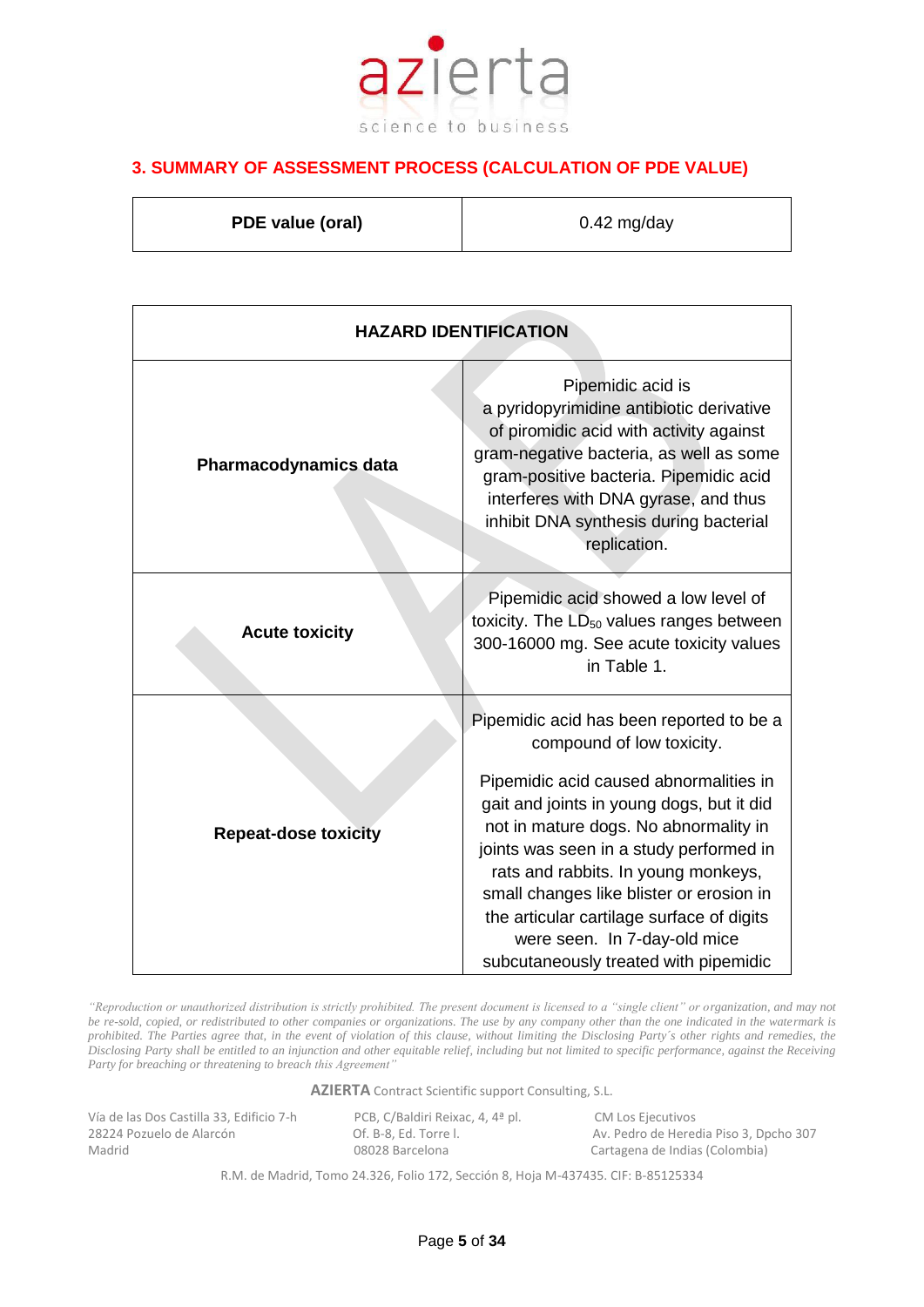

|                                              | acid, articular lesions were observed;<br>weakness and decreases in body weight<br>were also reported.                                                                                                                                                                                                                                                                                                                                                                                                                                                                                                                                                                                                                                                                                                                             |
|----------------------------------------------|------------------------------------------------------------------------------------------------------------------------------------------------------------------------------------------------------------------------------------------------------------------------------------------------------------------------------------------------------------------------------------------------------------------------------------------------------------------------------------------------------------------------------------------------------------------------------------------------------------------------------------------------------------------------------------------------------------------------------------------------------------------------------------------------------------------------------------|
| Carcinogenicity                              | No carcinogenic information of pipemidic<br>acid is available.                                                                                                                                                                                                                                                                                                                                                                                                                                                                                                                                                                                                                                                                                                                                                                     |
| "In vitro"/"in vivo" genotoxicity<br>studies | Quinolones appear to be nonmutagenic.<br>Some quinolones including pipemidic<br>acid were reported to produce positive<br>results in some genotoxicity studies with<br>eukaryotes.<br>Pipemidic acid gave negative results on<br>the E. coli PolA-/PolA+ test, comet assay<br>and micronucleous test. Pipemidic acid<br>did not produce frameshift mutations in<br>TA98, or base-pair substitutions in S.<br>typhimurium hisG46 strains TA100, or<br>UTH8414. It induced mutations in S.<br>typhimurium hisG48 strains only when<br>they had an efficient DNA excision repair<br>system. After oral administration at high<br>doses it produced DNA alkali-labile sites<br>in granuloma tissue cells. After direct<br>injection, DNA damage was absent (this<br>suggest that pipemidic acids is<br>activation-dependent compound). |
| Reproductive/developmental toxicity          | Due to the arthropathy observed in<br>adolescent animal species, the<br>administration of quinolones to children<br>and pregnant women is contraindicated.<br>Impaired spermatogenesis and/or<br>testicular damage have been observed                                                                                                                                                                                                                                                                                                                                                                                                                                                                                                                                                                                              |

*"Reproduction or unauthorized distribution is strictly prohibited. The present document is licensed to a "single client" or organization, and may not be re-sold, copied, or redistributed to other companies or organizations. The use by any company other than the one indicated in the watermark is prohibited. The Parties agree that, in the event of violation of this clause, without limiting the Disclosing Party´s other rights and remedies, the Disclosing Party shall be entitled to an injunction and other equitable relief, including but not limited to specific performance, against the Receiving Party for breaching or threatening to breach this Agreement"*

**AZIERTA** Contract Scientific support Consulting, S.L.

Vía de las Dos Castilla 33, Edificio 7-h PCB, C/Baldiri Reixac, 4, 4ª pl. CM Los Ejecutivos<br>28224 Pozuelo de Alarcón Cf. B-8. Ed. Torre I. Av. Pedro de Herec

28224 Pozuelo de Alarcón <sup>Of. B-8,</sup> Ed. Torre l. Av. Pedro de Heredia Piso 3, Dpcho 307<br>Of. B-8, Ed. Torre l. Av. Pedro de Indias (Colombia) Cartagena de Indias (Colombia)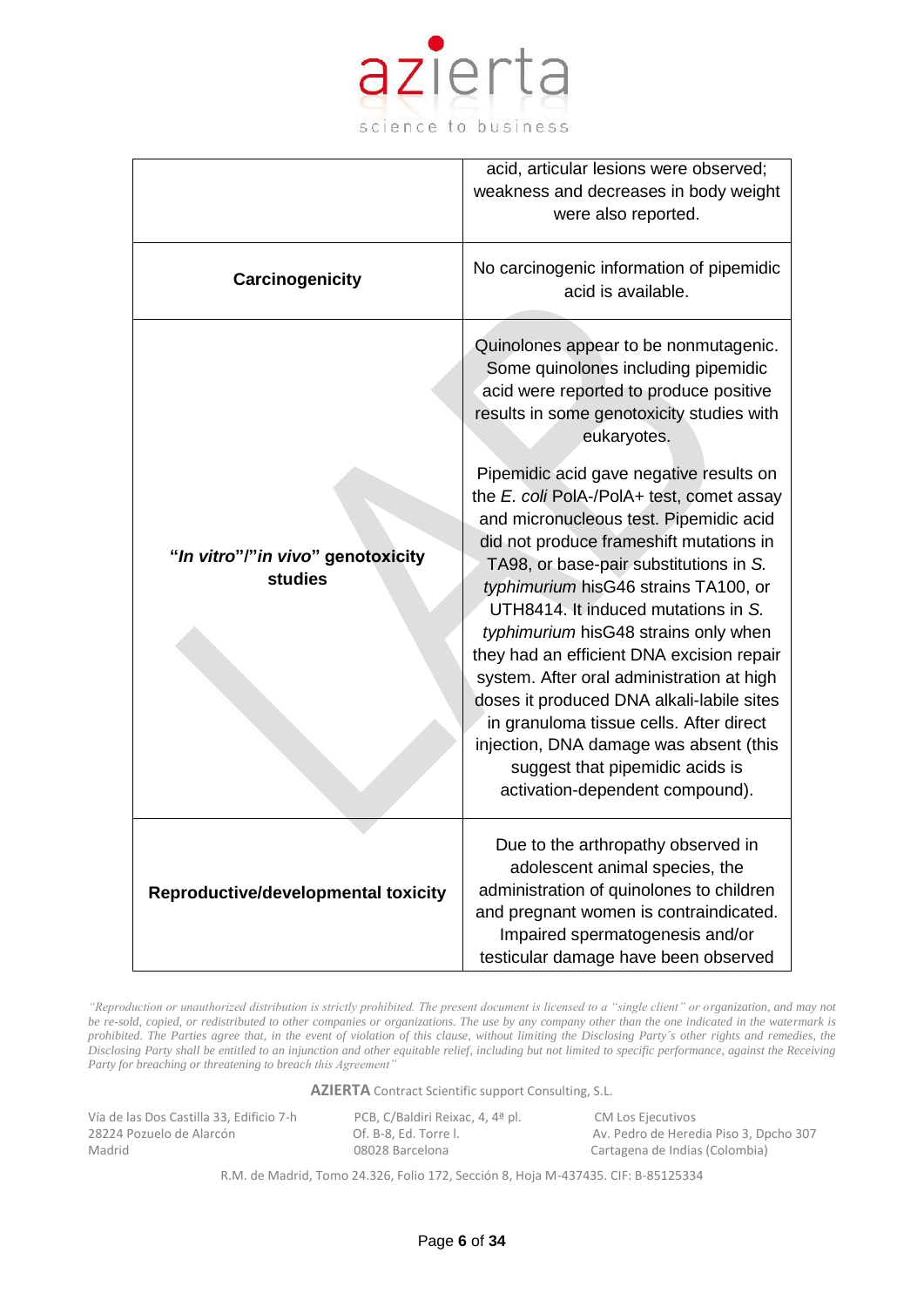

|                                                                                     | in animal studies with quinolones,<br>including pipemidic acid. Delay in<br>ossification and dilatation of the ureters<br>and renal pelves in fetuses were<br>observed in rats.                                                                                                                                                                                                                                                                                                                                                                                                    |
|-------------------------------------------------------------------------------------|------------------------------------------------------------------------------------------------------------------------------------------------------------------------------------------------------------------------------------------------------------------------------------------------------------------------------------------------------------------------------------------------------------------------------------------------------------------------------------------------------------------------------------------------------------------------------------|
| <b>IDENTIFICATION OF CRITICAL EFFECTS</b>                                           |                                                                                                                                                                                                                                                                                                                                                                                                                                                                                                                                                                                    |
| Most sensitive indicator of an adverse<br>effect seen in non-clinical toxicity data | Possible targets of quinolone toxicity<br>include the juvenile joint, the kidney, the<br>central nervous system, the eye, and the<br>cardiovascular system.<br>The main effects seen with pipemidic<br>acid were arthropathy and gait<br>abnormalities.                                                                                                                                                                                                                                                                                                                            |
| <b>Clinical therapeutic and adverse</b><br>effects                                  | Pipemidic acid is a broad-spectrum<br>antibacterial agent, effective principally<br>against Gram-negative organisms,<br>Proteus included. It is protein bound and<br>concentrated in bile and urine and used<br>for gastrointestinal, biliary, and urinary<br>infections.<br>It is practically free of any side-effect in<br>man. No serious side effects were<br>observed in two clinical studies. Severe<br>quinolone-induced arthropathy has been<br>reported rarely in man, transient<br>arthralgia, characterized by joint swelling<br>or tendonitis, has also been observed. |

*"Reproduction or unauthorized distribution is strictly prohibited. The present document is licensed to a "single client" or organization, and may not be re-sold, copied, or redistributed to other companies or organizations. The use by any company other than the one indicated in the watermark is prohibited. The Parties agree that, in the event of violation of this clause, without limiting the Disclosing Party´s other rights and remedies, the Disclosing Party shall be entitled to an injunction and other equitable relief, including but not limited to specific performance, against the Receiving Party for breaching or threatening to breach this Agreement"*

**AZIERTA** Contract Scientific support Consulting, S.L.

Vía de las Dos Castilla 33, Edificio 7-h PCB, C/Baldiri Reixac, 4, 4ª pl. CM Los Ejecutivos<br>28224 Pozuelo de Alarcón Cf. B-8. Ed. Torre I. Av. Pedro de Herec

28224 Pozuelo de Alarcón <sup>Of. B-8,</sup> Ed. Torre l. Av. Pedro de Heredia Piso 3, Dpcho 307<br>Of. B-8, Ed. Torre l. Av. Pedro de Indias (Colombia) Cartagena de Indias (Colombia)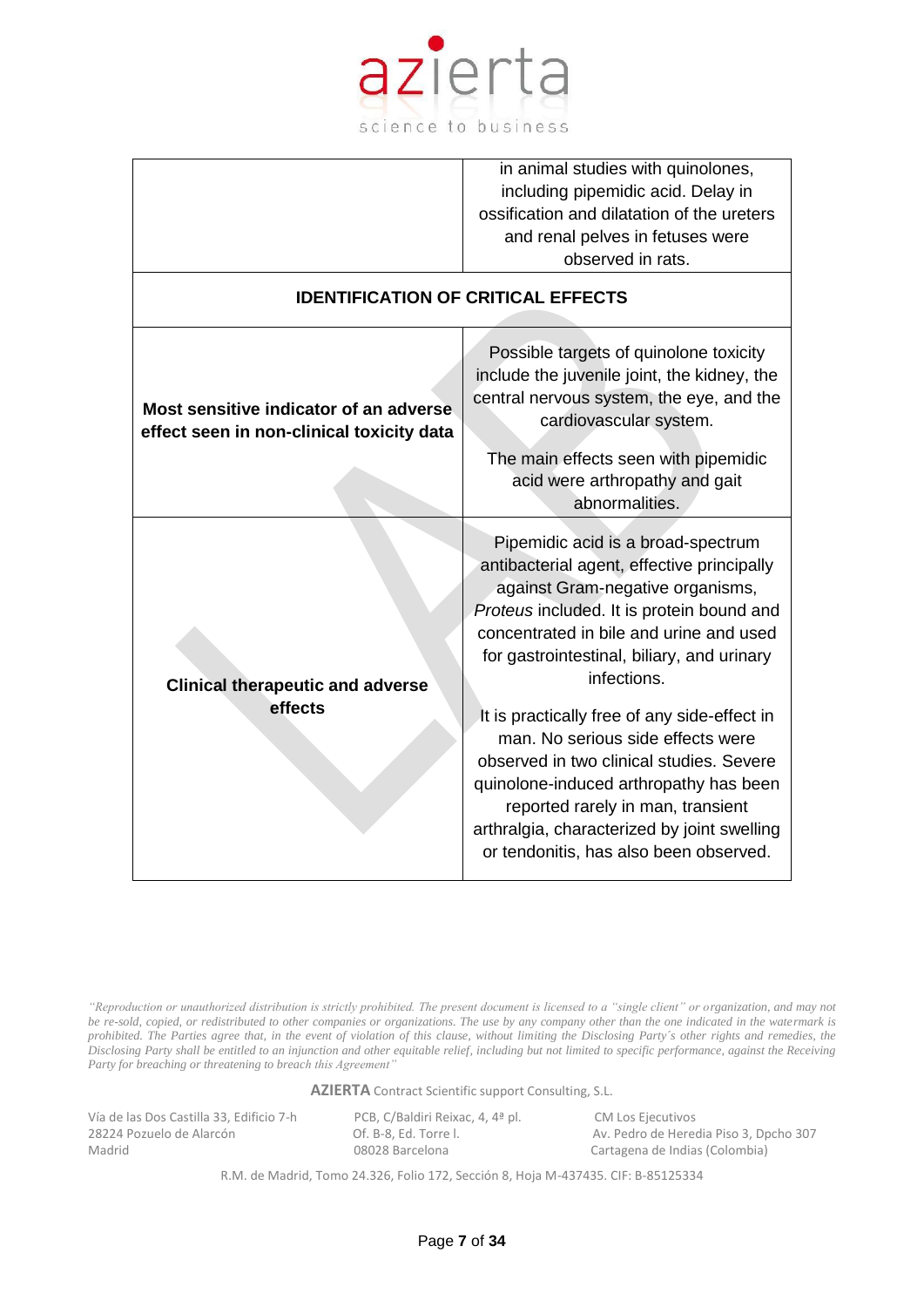

**NOAEL** 10 mg/Kg/day

| <b>APPLICATION OF ADJUSTMENT FACTORS</b>                                                                                               |                |                                                                                                                                                                                                                                                          |
|----------------------------------------------------------------------------------------------------------------------------------------|----------------|----------------------------------------------------------------------------------------------------------------------------------------------------------------------------------------------------------------------------------------------------------|
| <b>F1: Extrapolation between</b><br>species (2-12)                                                                                     | $\overline{2}$ | For extrapolation from dogs to<br>humans.                                                                                                                                                                                                                |
| F2: Inter-individual variability (10)                                                                                                  | 10             | Conventionally used to allow for<br>differences between individuals in the<br>human population.                                                                                                                                                          |
| F3: Toxicological study chronic<br>or acute (1-10). Not included<br>genotoxicity, carcinogenicity,<br>neurotoxicity and teratogenicity | 10             | Because the study was of short<br>duration in dogs.                                                                                                                                                                                                      |
| F4: for severe toxicity (1-10)                                                                                                         | 6              | As a safety margin, due to the<br>possible toxic effects on the fetuses<br>(maybe no related to maternal<br>toxicity), the lack of information<br>regarding the carcinogenic potential,<br>and the positive results obtained in<br>genotoxicity studies. |
| <b>F5: NOAEL vs LOAEL</b><br>(10 if LOAEL)                                                                                             | 1              | As the NOAEL was extracted.                                                                                                                                                                                                                              |

|--|

*"Reproduction or unauthorized distribution is strictly prohibited. The present document is licensed to a "single client" or organization, and may not be re-sold, copied, or redistributed to other companies or organizations. The use by any company other than the one indicated in the watermark is prohibited. The Parties agree that, in the event of violation of this clause, without limiting the Disclosing Party´s other rights and remedies, the Disclosing Party shall be entitled to an injunction and other equitable relief, including but not limited to specific performance, against the Receiving Party for breaching or threatening to breach this Agreement"*

**AZIERTA** Contract Scientific support Consulting, S.L.

Vía de las Dos Castilla 33, Edificio 7-h PCB, C/Baldiri Reixac, 4, 4ª pl. CM Los Ejecutivos<br>28224 Pozuelo de Alarcón Cf. B-8, Ed. Torre I. Av. Pedro de Herec

28224 Pozuelo de Alarcón <sup>Of. B-8,</sup> Ed. Torre l. Av. Pedro de Heredia Piso 3, Dpcho 307<br>Of. B-8, Ed. Torre l. Av. Pedro de Indias (Colombia) Cartagena de Indias (Colombia)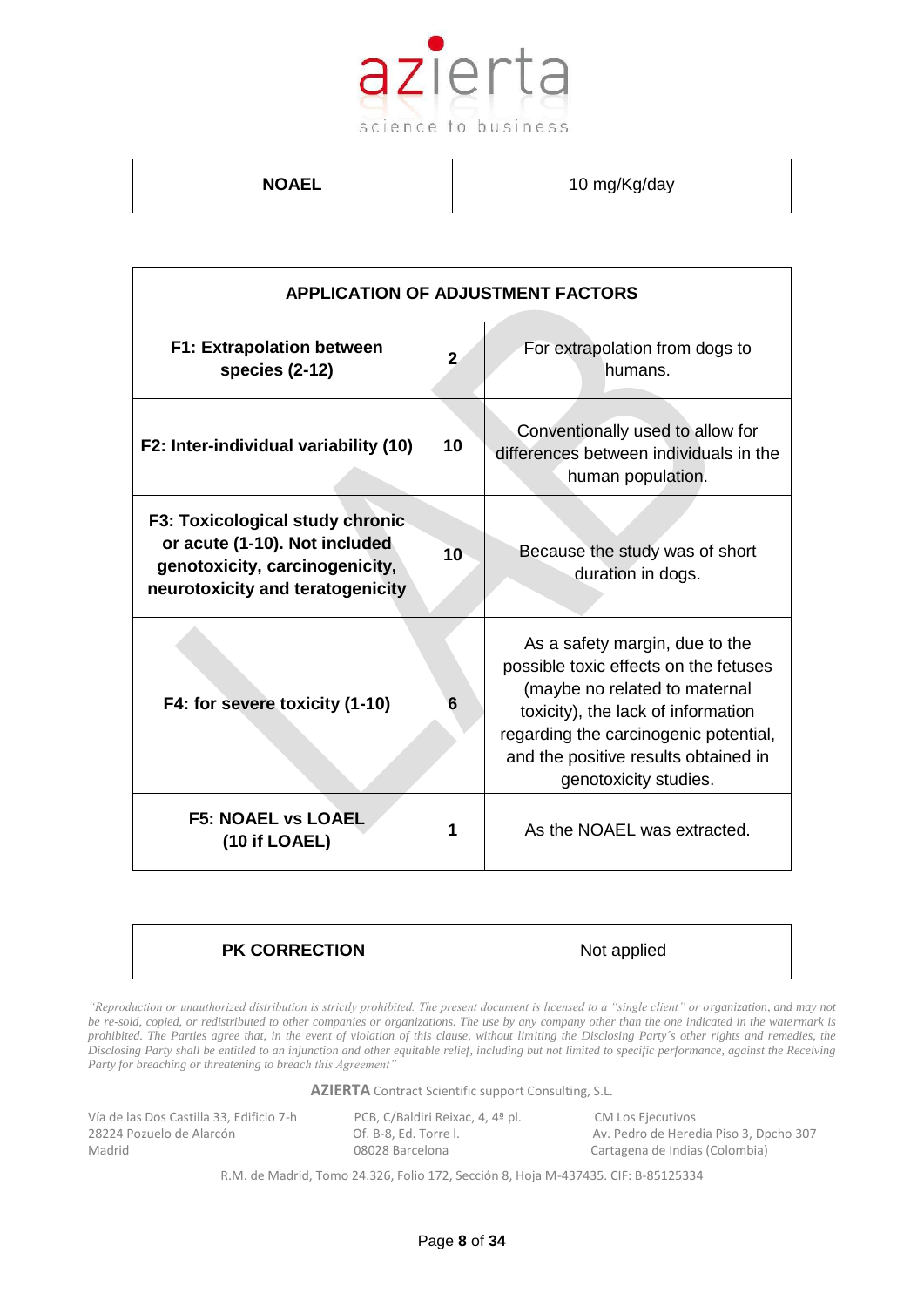

## <span id="page-8-0"></span>**4. IDENTITY OF THE ACTIVE SUBSTANCE**

Synonyms: 5,8-Dihydro-8-ethyl-5-oxo-2-(1-piperazinyl)pyrido(2,3-d)pyrimidine-6 carboxylic acid; Deblaston; Palin; Pipemid; Uromidin

Chemical Abstracts Service (CAS) Registry Number: 51940-44-4

Chemical Description and Physical Properties: Yellowish-white, odorless, bitter-tasting crystals. Very slightly soluble in water and alcohols, soluble in acids and basis (PDS TOKU-E, 2016)

Molecular formula:  $C_{14}H_{17}N_5O_3$ 

Molecular weight: 303.32 g/mol

Melting point: 253-255 °C



*Figure 1. Structure of pipemidic acid (ChemIDplus, 2016)*

*"Reproduction or unauthorized distribution is strictly prohibited. The present document is licensed to a "single client" or organization, and may not be re-sold, copied, or redistributed to other companies or organizations. The use by any company other than the one indicated in the watermark is prohibited. The Parties agree that, in the event of violation of this clause, without limiting the Disclosing Party´s other rights and remedies, the Disclosing Party shall be entitled to an injunction and other equitable relief, including but not limited to specific performance, against the Receiving Party for breaching or threatening to breach this Agreement"*

**AZIERTA** Contract Scientific support Consulting, S.L.

Vía de las Dos Castilla 33, Edificio 7-h PCB, C/Baldiri Reixac, 4, 4ª pl. CM Los Ejecutivos<br>28224 Pozuelo de Alarcón Cf. B-8. Ed. Torre I. Av. Pedro de Herec

28224 Pozuelo de Alarcón **Calaccia Executa Calaccia Piso de Alaccia** Piso 3, Dpcho 307<br>
08028 Barcelona **Cartagena de Indias (Colombia)** Madrid 08028 Barcelona Cartagena de Indias (Colombia)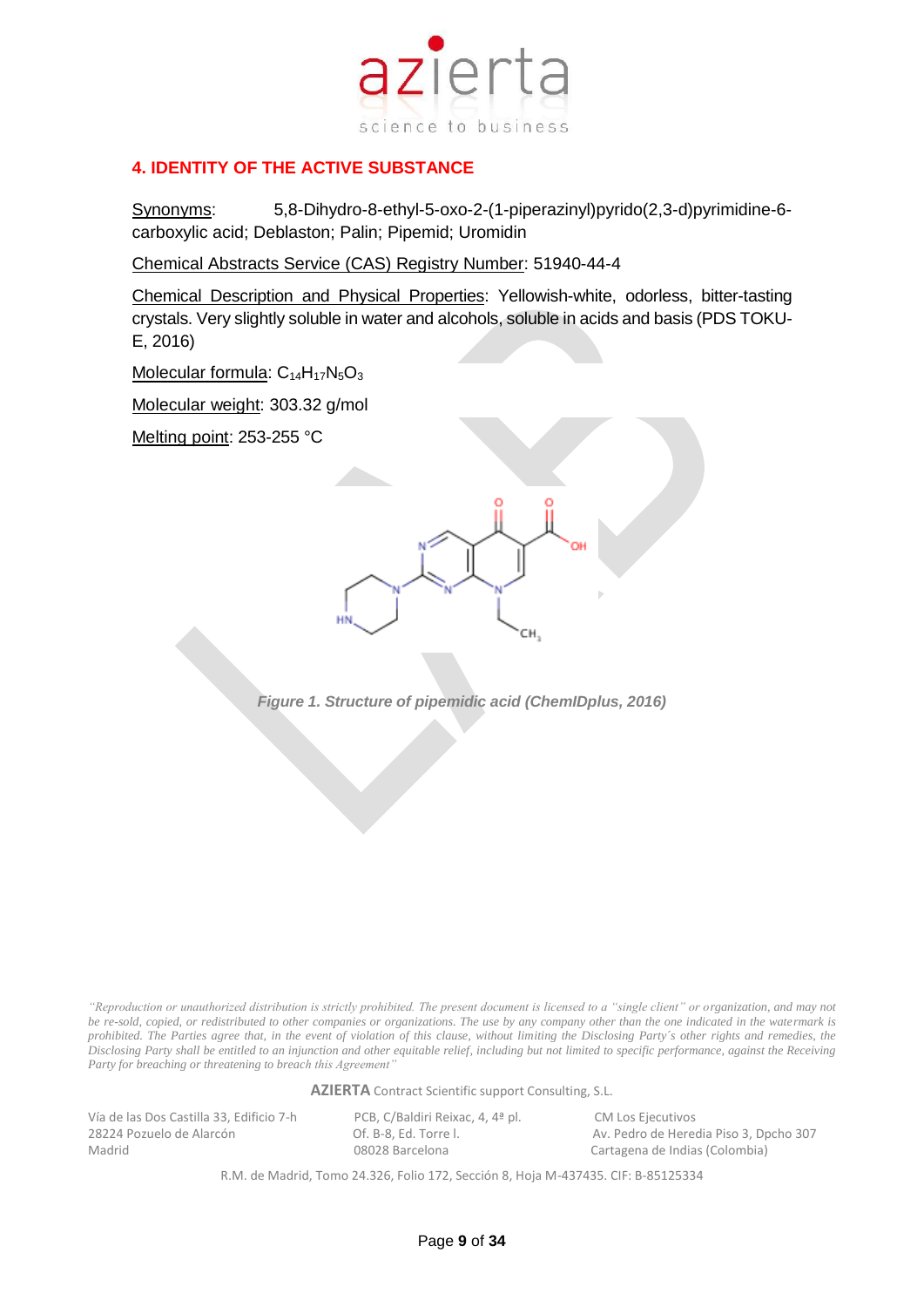

#### <span id="page-9-0"></span>**5. OBJECTIVE AND SEARCH STRATEGY**

In accordance with the "Guideline on setting health based exposure limits for use in risk identification in the manufacture of different medicinal products in shared facilities" (EMA/CHMP/CVMP/SWP/169430/2012) the determination of health based exposure limits for a residual active substance is based on the calculation of the Permitted Daily Exposure (PDE). Determination of a PDE involves (i) hazard identification by reviewing all relevant data, (ii) identification of "critical effects", (iii) determination of the noobserved-adverse-effect level (NOAEL) of the findings that are considered to be critical effects, and (iv) use of several adjustment factors to account for various uncertainties.

The NOAEL value has been used to calculate a PDE in this study.

It is the purpose of this document to provide a brief summary of the scientific information relative to pipemidic acid compound. All the information presented in this document is fully based on published data.

With this aim, several pharmaceutical and medical databases were scanned to reduce the risk of some reports missing. They include databases such as Pubmed, PubChem, Toxline, Drugdex, RTECS (Registry of Toxic Effects of Chemical Substances), NTP (National Toxicology Programm), CPDB (Carcinogenic Potency Database), Classification by the monograph of IARC (monograph on the evaluation of carcinogenic risk to human, International Agency for Research on Cancer monograph), DART (Development and Reproductive Database), HSDB (Hazardous Substance Data Bank) and data from medical agencies such as AEMPS (Agencia Española de Medicamentos y Productos Sanitarios), CIMA (Centro de Información on-line de medicamentos), EMA (European Medicinal Agency), FDA (Food and Drug Administration) and ECHA (European Chemical Agency). In addition, the reference book Goodman and Gilman (2006) was also consulted. The searched term was "pipemidic acid".

#### <span id="page-9-1"></span>**6. INTRODUCTION**

Pipemidic acid is an antibacterial agent related structurally to piromidic and nalidixic acids (Shimizu et al., 1975). It is a broad-spectrum antibacterial agent, effective principally against Gram-negative organisms, *Proteus* included (Adamowicz et al., 1976). It is effective against Gram negative and some Gram positive bacteria. It is protein bound and concentrated in bile and urine and used for gastrointestinal, biliary, and

*"Reproduction or unauthorized distribution is strictly prohibited. The present document is licensed to a "single client" or organization, and may not be re-sold, copied, or redistributed to other companies or organizations. The use by any company other than the one indicated in the watermark is prohibited. The Parties agree that, in the event of violation of this clause, without limiting the Disclosing Party´s other rights and remedies, the Disclosing Party shall be entitled to an injunction and other equitable relief, including but not limited to specific performance, against the Receiving Party for breaching or threatening to breach this Agreement"*

**AZIERTA** Contract Scientific support Consulting, S.L.

Vía de las Dos Castilla 33, Edificio 7-h PCB, C/Baldiri Reixac, 4, 4ª pl. CM Los Ejecutivos Madrid 08028 Barcelona Cartagena de Indias (Colombia)

28224 Pozuelo de Alarcón Of. B-8, Ed. Torre l. Av. Pedro de Heredia Piso 3, Dpcho 307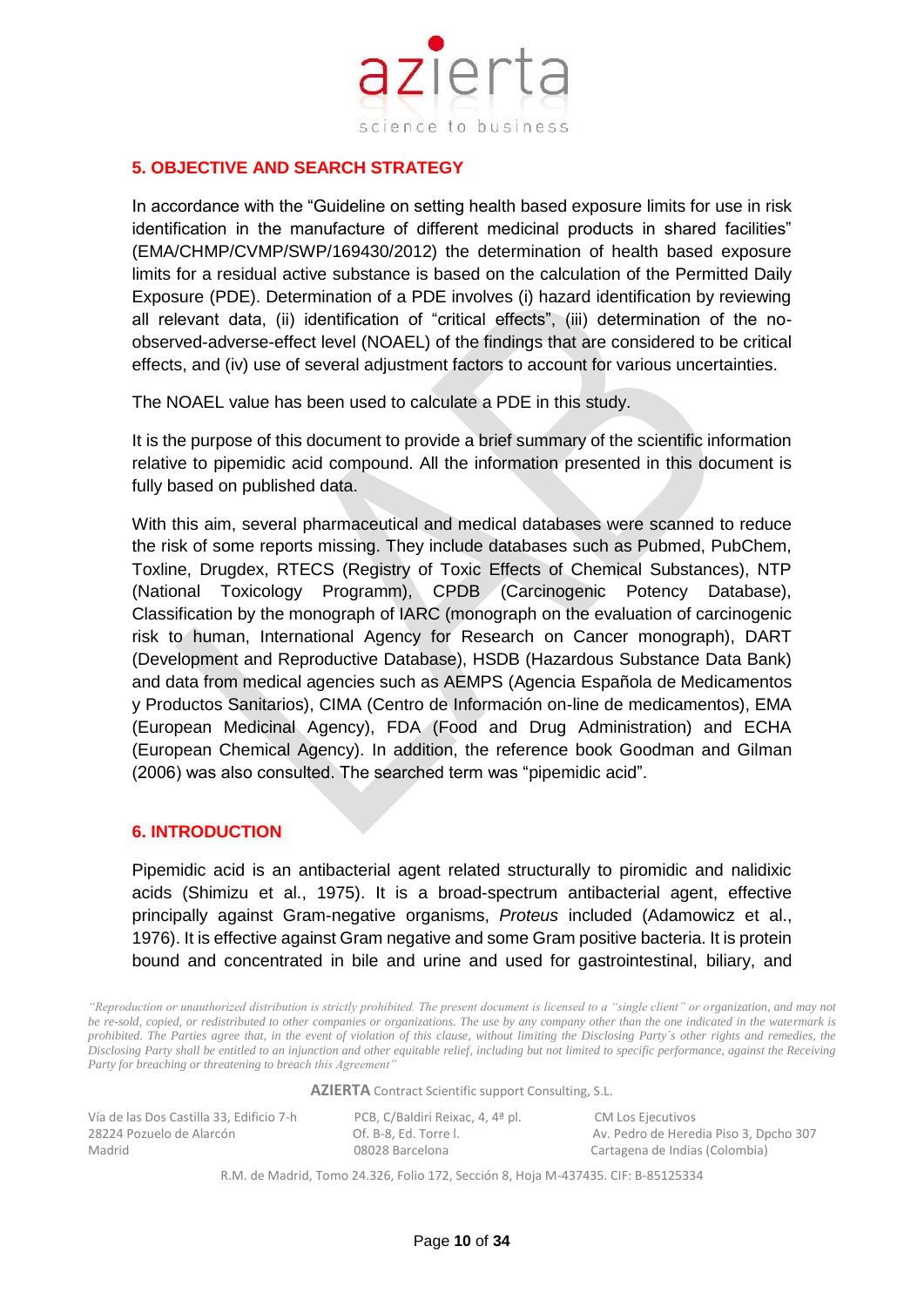

urinary infections (ChemIDplus, 2016). Its toxicity is low and it is practically free of any side-effect in man (Adamowicz et al., 1976).

Its ATC code is J01MB04. Pharmacotherapeutic group: other quinolones (Quinolone antibacterials. Antibacterials for systemic use) (WHO ATC/DDD Index, 2016).

# <span id="page-10-0"></span>**7. HAZARD IDENTIFICATION**

In this section, an evaluation of all pertinent information relative to the substance's potential to cause harm in humans is performed. This section includes an expert discussion with respect to the critical end-points, a rationale for the discussion of the choice of end points and dose. Pivotal animal and human studies were sources to the original references when possible. The study design, description of findings and accuracy of the report were revised.

#### <span id="page-10-1"></span>**a. Pharmacodynamics data**

Pipemidic acid is a [pyridopyrimidine](https://pubchem.ncbi.nlm.nih.gov/compound/pyridopyrimidine) antibiotic derivative of [piromidic acid](https://pubchem.ncbi.nlm.nih.gov/compound/piromidic%20acid) with activity against gram-negative bacteria, as well as some gram-positive bacteria. Pipemidic acid exhibits greater activity than [piromidic acid](https://pubchem.ncbi.nlm.nih.gov/compound/piromidic%20acid) or [nalidixic acid](https://pubchem.ncbi.nlm.nih.gov/compound/nalidixic%20acid) and shows moderate activity against bacteria that are resistant to [piromidic acid](https://pubchem.ncbi.nlm.nih.gov/compound/piromidic%20acid) and [nalidixic acid](https://pubchem.ncbi.nlm.nih.gov/compound/nalidixic%20acid) (PubChem, 2016). Quinolones inhibit DNA synthesis during bacterial replication: this effect results from interference with DNA-gyrase activity (Maura and Pino, 1988).

Pipemidic acid targets bacterial DNA gyrase, an enzyme which reduces DNA strain during replication. Because DNA gyrase is required during DNA replication, subsequent DNA synthesis, and ultimately cell division is inhibited (PDS TOKU-E, 2016).

Pipemidic acid is effective after oral administration in systemic infection with *Staphylococcus aureus*, *Escherichia coli*, *Salmonella typhimurium*, *Klebsiella pneumonie*, *Morganella morganii* and *Pseudomonas aeruginosa* in the mouse. Furthermore, the compound was effective in a urinary bladder-kidney infection with Gram-negative bacteria in the mouse and in pulmonary and dermal infections of the mouse with *P. aeruginosa*. Orally or subcutaneously administered pipemidic acid was more active in all model infection with *P. aeruginosa* than carbenicillin subcutaneous, but less active than gentamicin subcutaneous (Jucker, 1977).

Clinically pipemidic acid was effective in urinary tract infections with *E.coli*, *Klebsiella*,

*"Reproduction or unauthorized distribution is strictly prohibited. The present document is licensed to a "single client" or organization, and may not be re-sold, copied, or redistributed to other companies or organizations. The use by any company other than the one indicated in the watermark is prohibited. The Parties agree that, in the event of violation of this clause, without limiting the Disclosing Party´s other rights and remedies, the Disclosing Party shall be entitled to an injunction and other equitable relief, including but not limited to specific performance, against the Receiving Party for breaching or threatening to breach this Agreement"*

**AZIERTA** Contract Scientific support Consulting, S.L.

| Vía de las Dos Castilla 33, Edificio 7-h |
|------------------------------------------|
| 28224 Pozuelo de Alarcón                 |
| Madrid                                   |

PCB, C/Baldiri Reixac, 4, 4ª pl. CM Los Ejecutivos<br>Of. B-8. Ed. Torre l. CM Los Equiposes

Av. Pedro de Heredia Piso 3, Dpcho 307 08028 Barcelona Cartagena de Indias (Colombia)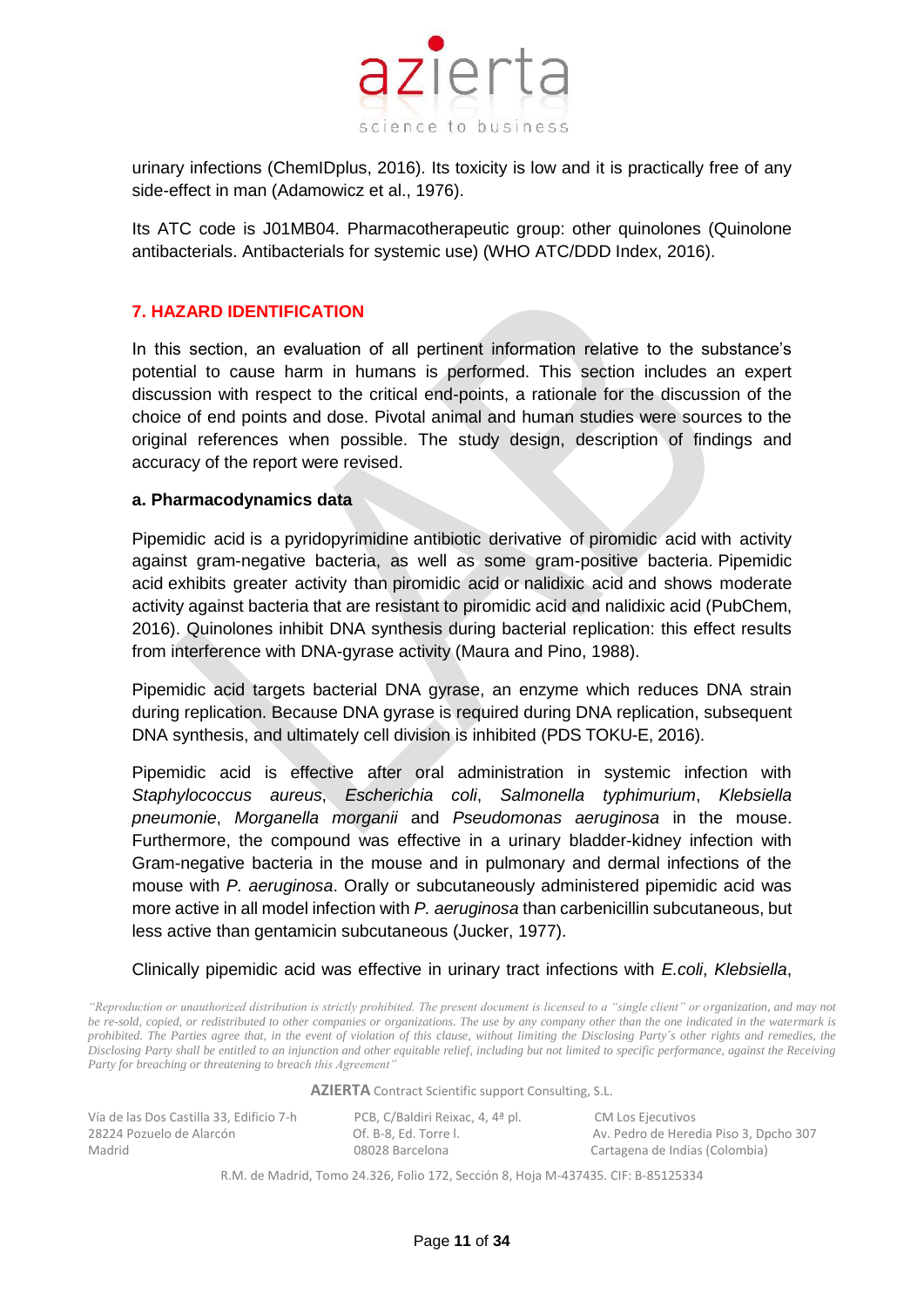

*Proteus* and *Pseudomonas*. In uncomplicated cases cure rates of up to 90% were obtained. In the case of chronic infections the cure rate was 30-40%. In addition, in pediatrics therapeutic success was obtained in dysentery with ampicillin-resistant strains at a dose level of 30-50 mg/Kg/day, the duration of therapy being 5 days. The side effects observed were gastrointestinal disturbances and, in some cases, skin rash (Jucker, 1977).

# <span id="page-11-0"></span>**b. Acute toxicity**

The toxicity of pipemidic acid was examined in mice and rats. The mean lethal dose values after a single dose were 707 mg/kg intravenously, 2244 mg/kg subcutaneously, and more than 16000 mg/kg orally. The toxicity test revealed that the oral toxicity of pipemidic acid was low (Shimizu et al., 1975).

The toxicity of pipemidic acid is slight. The  $LD_{50}$  values in mice were 707 mg/Kg (intravenous), 2.24 g/Kg (subcutaneous), 1 g/Kg (intraperitoneal), 5-6 g/Kg and >16 g/Kg (oral). In rats no mortality is established at doses up to 10 g/Kg, oral administration; or 2 g/Kg intraperitoneal route. Dogs tolerate oral doses of up to 200 mg/Kg. Mice which were given oral daily doses of up to 4 g/Kg for 4 weeks and rats at daily doses of 1.6 g/Kg for 2 weeks showed no abnormalities in weight development or hematological findings (Jucker, 1977).

According to ChemIDplus (2016), Table 1 summarizes acute toxicity values of pipemidic acid in different organism and routes of administration.

*"Reproduction or unauthorized distribution is strictly prohibited. The present document is licensed to a "single client" or organization, and may not be re-sold, copied, or redistributed to other companies or organizations. The use by any company other than the one indicated in the watermark is prohibited. The Parties agree that, in the event of violation of this clause, without limiting the Disclosing Party´s other rights and remedies, the Disclosing Party shall be entitled to an injunction and other equitable relief, including but not limited to specific performance, against the Receiving Party for breaching or threatening to breach this Agreement"*

**AZIERTA** Contract Scientific support Consulting, S.L.

Vía de las Dos Castilla 33, Edificio 7-h PCB, C/Baldiri Reixac, 4, 4ª pl. CM Los Ejecutivos Madrid 08028 Barcelona Cartagena de Indias (Colombia)

28224 Pozuelo de Alarcón Of. B-8, Ed. Torre l. Av. Pedro de Heredia Piso 3, Dpcho 307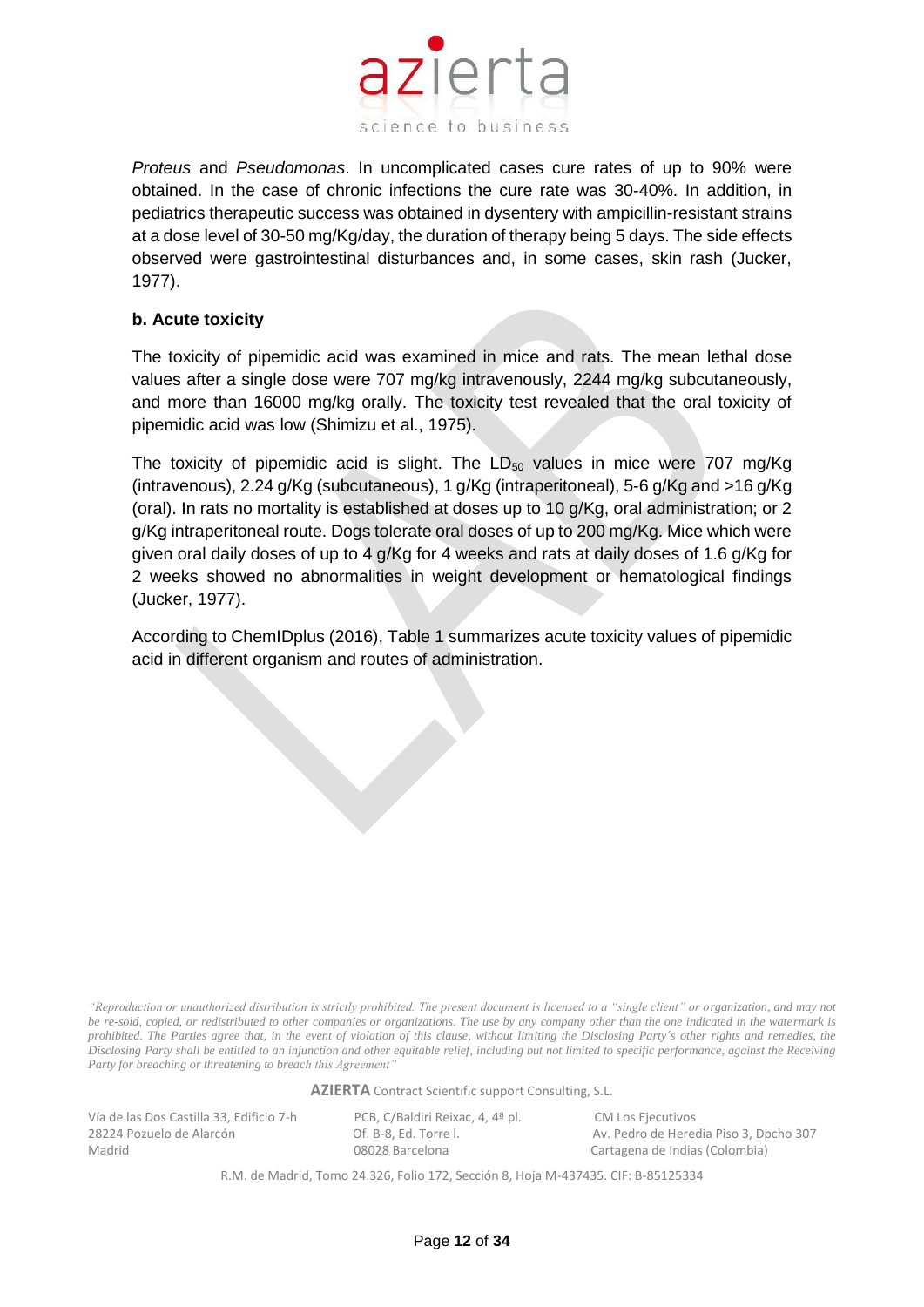

*Table 1. Acute toxicity values of pipemidic acid in different organisms and routes of administration.*

| Organism      | <b>Administration</b><br>route | <b>Test type</b> | Value<br>(mg/Kg) | <b>Effects</b>                                                          |
|---------------|--------------------------------|------------------|------------------|-------------------------------------------------------------------------|
| Dog           | Oral                           | $LD_{50}$        | > 2000           |                                                                         |
| <b>Monkey</b> | Oral                           | LD <sub>50</sub> | > 2000           |                                                                         |
|               | Intraperitoneal                | LD               | >1000            |                                                                         |
| <b>Mouse</b>  | Intravenous                    | $LD_{50}$        | 300              |                                                                         |
|               | Oral                           | $LD_{50}$        | 5000             |                                                                         |
|               | Subcutaneous                   | $LD_{50}$        | 1213             |                                                                         |
|               | Intravenous                    | $LD_{50}$        | 529              |                                                                         |
| Rat           | Oral                           | $LD_{50}$        | 16000            |                                                                         |
|               | Subcutaneous                   | $LD_{50}$        | 1438             |                                                                         |
| Woman         | Oral                           | TDLo             | 8                | Skin and appendages:<br>"dermatitis, other: after<br>systemic exposure" |

## <span id="page-12-0"></span>**c. Repeated dose toxicity**

No abnormalities were observed in mice orally receiving pipemidic acid once a day for 4 weeks at doses of 1000, 2000, and 4000 mg/kg/day, and in rats orally receiving the drug once a day for 2 weeks at doses of 400 and 1600 mg/kg/day. The toxicity test revealed that the oral toxicity of pipemidic acid was low (Shimizu et al., 1975).

Pipemidic acid, was used to treat 14 dogs and 2 cats with recurrent urinary tract infection caused by multiresistent strains of *Escherichia coli* and *Proteus spp*. Animals were orally administered pipemidic acid at a dose rate of 10 mg/kg in two divided doses per day for two weeks. During the pipemidic acid treatment of all 16 patients, no side effects were mentioned by the owners, and in all patients hematuria and dysuria were abolished and did not recur at long-term follow-up (Van Oosterom et al., 1986).

Quinolone-induced arthropathy has been investigated most extensively in immature rats and adolescent dogs. The toxicity is characterized by lameness associated with histopathological evidence of chondrocyte loss, matrix degeneration, blistering, ulcerative erosion, or cavitation of the articular cartilage of the weight-bearing joints

*"Reproduction or unauthorized distribution is strictly prohibited. The present document is licensed to a "single client" or organization, and may not be re-sold, copied, or redistributed to other companies or organizations. The use by any company other than the one indicated in the watermark is prohibited. The Parties agree that, in the event of violation of this clause, without limiting the Disclosing Party´s other rights and remedies, the Disclosing Party shall be entitled to an injunction and other equitable relief, including but not limited to specific performance, against the Receiving Party for breaching or threatening to breach this Agreement"*

**AZIERTA** Contract Scientific support Consulting, S.L.

| Vía de las Dos Castilla 33, Edificio 7-h |
|------------------------------------------|
| 28224 Pozuelo de Alarcón                 |
| Madrid                                   |

PCB, C/Baldiri Reixac, 4, 4ª pl. CM Los Ejecutivos 282. Port. B-8, Ed. Torre l. Av. Pedro de Heredia Piso 3, Dpcho 307 08028 Barcelona Cartagena de Indias (Colombia)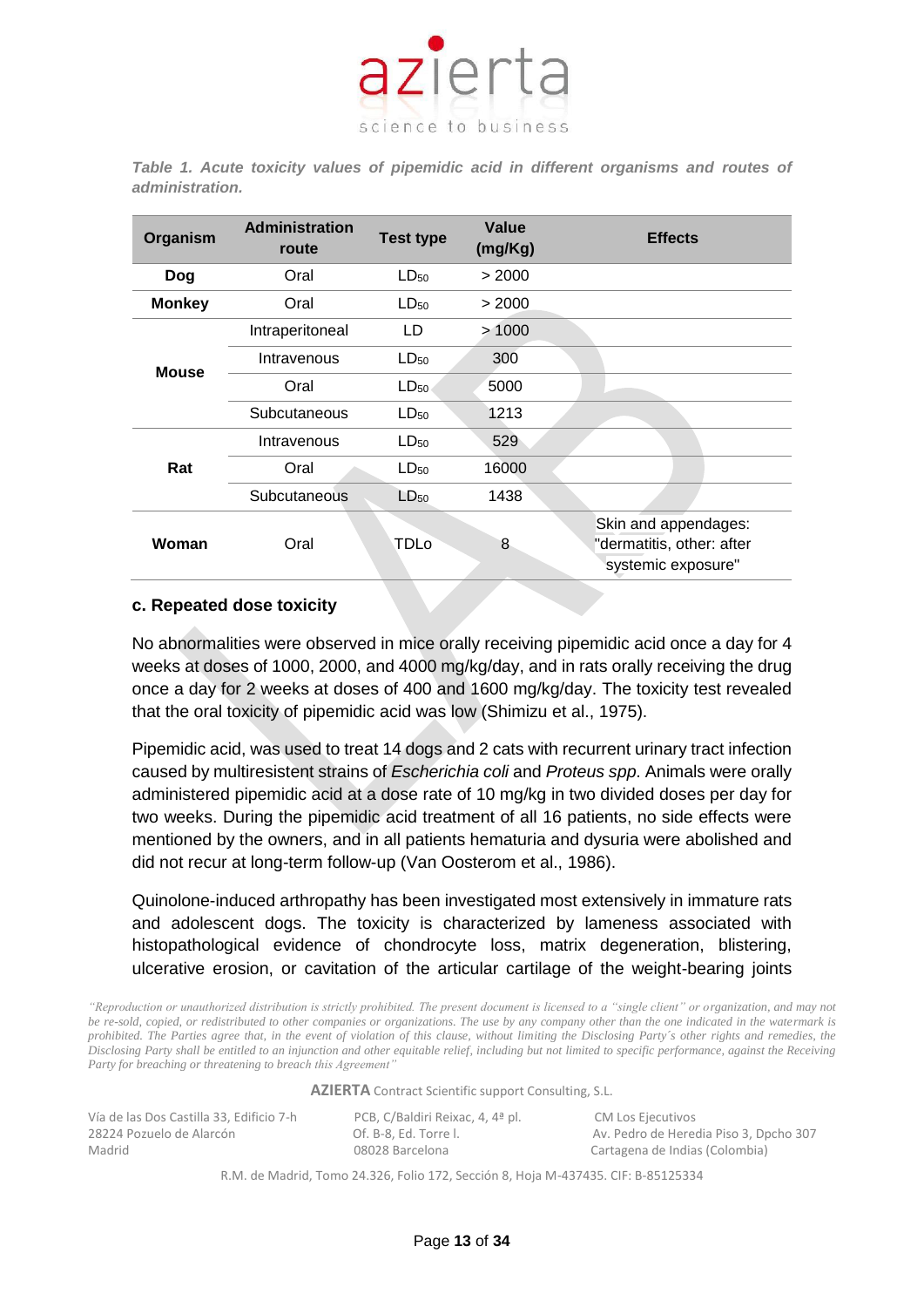

(Linseman et al., 1995).

Gait abnormalities were observed after oral administration of nalidixic acid, oxolinic acid and pipemidic acid for 1-15 days at doses of 200-1000 mg/Kg to immature dogs. At autopsy, lesions were confined to the major articulations, such as hip or shoulder joints. Initially, blisters in the articular cartilage were evident, which then progressed to ulcerative erosions. In most animals clinical recovery occurred within 2 or 3 weeks, however, the cartilage lesions were present up to 3 months after withdrawal of the drug. Microscopic examination showed hypertropic as well as shrunken or vacuolated chondrocytes (Andriole, 1988).

Similar results were reported in a comparative study of oxolinic acid (100 and 500 mg/Kg/day) and pipemidic acid (500 mg/Kg/day) effects on the cartilage in 3-month-old beagle dogs. A greater arthropathogenic potential of pipemidic acid was found in this comparative study (Andriole, 1988).

Pipemidic acid has been reported to be a compound of low toxicity as determined by subacute toxicity tests in rats, dogs and monkeys, and chronic toxicity tests in rats and dogs. However, it was found that the compound, when administered to beagle dogs of about 3 months old, induced abnormal gait with alterations in diarthrodial joints (Tatsumi et al., 1978).

A study to evaluate the effect on diarthrodial joints in experimental animals (dogs, rats, rabbits and monkeys) was performed by Tatsumi et al. (1978):

Dog<sub>s</sub>

When young beagle dogs (2.5-3.5 months) were orally given 300 mg/Kg/day or more of pipemidic acid in two divided doses, the animals showed abnormal bending in articulations of hand and lame gait about 2 days after medication, and laid down on the side, making staggering gait when forced and broken down readily on loading within 3 days. Such abnormal gait was not noted in a dose of less than 30 mg/Kg/day. The abnormal gait manifested in massive doses was gradually recovered to nearly normal state in about 4 weeks in all animals. Autopsy disclosed abnormalities in dogs with gait disturbances: increased in synovial fluid in synovial cavity of the four limbs, blisters of various sizes under the outer layer of articular cartilage. On microscopic examination, fibrous portions with regressive cells developed near the outer layer of articular cartilage with a general orientation parallel to the joint surface, where fluid substance was

*"Reproduction or unauthorized distribution is strictly prohibited. The present document is licensed to a "single client" or organization, and may not be re-sold, copied, or redistributed to other companies or organizations. The use by any company other than the one indicated in the watermark is prohibited. The Parties agree that, in the event of violation of this clause, without limiting the Disclosing Party´s other rights and remedies, the Disclosing Party shall be entitled to an injunction and other equitable relief, including but not limited to specific performance, against the Receiving Party for breaching or threatening to breach this Agreement"*

**AZIERTA** Contract Scientific support Consulting, S.L.

Vía de las Dos Castilla 33, Edificio 7-h PCB, C/Baldiri Reixac, 4, 4ª pl. CM Los Ejecutivos Madrid 08028 Barcelona Cartagena de Indias (Colombia)

28224 Pozuelo de Alarcón Of. B-8, Ed. Torre l. Av. Pedro de Heredia Piso 3, Dpcho 307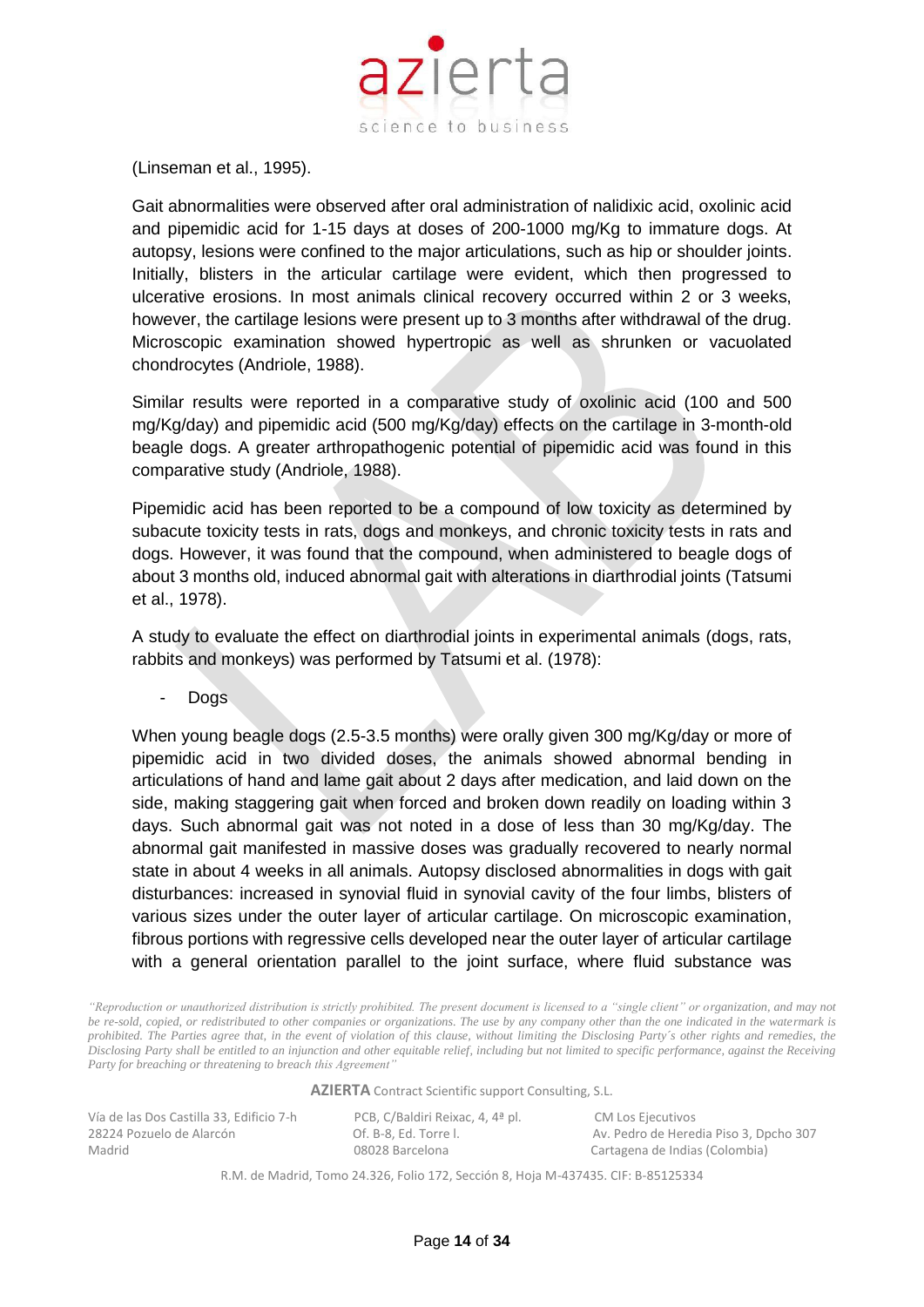

retained. Microscopic alteration was hardly observed in the synovial membrane. Histopathologically, the articular cartilage was thin at the injured portion and there were chondrocytes divided like giant cells in the peripheral cartilage tissue and uneven stroma in some surrounding area of the lesion. At autopsy on the  $91<sup>st</sup>$  day of medication, neither the X-ray radiographic findings of appendicular skeleton nor the length of the femur and humerus gave any difference between medicated and control groups.

Abnormal gait was marked in a dose of 300 mg/Kg/day or more, slight at 100 mg/Kg/day, and not found at 30 mg/Kg/day or less. Autopsy disclosed arthropathy in the limbs in a dose of 100 mg/Kg/day or more, less frequent manifestation of blisters and erosions in a dose of 30 mg/Kg/day, and no abnormal finding in the joints in a dose of 10 mg/Kg/day, even if a pipemidic acid was given for a long period of 90 days.

Although pipemidic acid caused the abnormality in gait and joints in young beagle dogs, it failed to cause abnormalities in mature beagle dogs (12 months or older). When an oral dose of 1000 mg/Kg/day was given to beagle dogs of 9 months old for 7 days, there were no abnormal gait, nor, slight if any, abnormality in the articular cartilage. Beagle dogs of 6 months old orally receiving 1000 mg/Kg/day showed abnormality in gait and in large joints similar to that observed in beagle dogs of 2.5-3.5 months old, though arthropathy in distal joints was low in incidence and severity. It was not possible to observe the gait of young beagle dogs of 4 weeks old, but autopsy demonstrated abnormality in the articular cartilage. However, the abnormality was not observed in younger dogs of 2 weeks or 1 week old.

When a spitz and a pomeranian of 2 months old were orally given pipemidinic acid in a dose of 1000 mg/Kg/day for 4 days and in dose of 500 mg/Kg/day for 3 days, respectively, abnormal gait, increased synovial fluid, and blister formation in the outer layer of articular cartilage were observed as in beagle dogs. Similar abnormalities were noted in a young mongrel dog of the presumptive age of 3 months which was given pipemidic acid in a dose of 500 mg/Kg/day for 3 days.

Rats, rabbits and monkeys

When Sprague-Dawley rats of 3 weeks old were orally given pipemidic acid in a dose of 1000 mg/Kg/day for 20 days, any abnormality in joints was not detected.

When pipemidic acid was orally given to groups of albino rabbits of 4 weeks old, in doses of 30, 100 and 300 mg/Kg/day for 30 days, there was no abnormality in joints.

*"Reproduction or unauthorized distribution is strictly prohibited. The present document is licensed to a "single client" or organization, and may not be re-sold, copied, or redistributed to other companies or organizations. The use by any company other than the one indicated in the watermark is prohibited. The Parties agree that, in the event of violation of this clause, without limiting the Disclosing Party´s other rights and remedies, the Disclosing Party shall be entitled to an injunction and other equitable relief, including but not limited to specific performance, against the Receiving Party for breaching or threatening to breach this Agreement"*

**AZIERTA** Contract Scientific support Consulting, S.L.

| Vía de las Dos Castilla 33, Edificio 7-h | PCB, C/Baldiri Reixac, 4, 4ª pl. | CM Los Ejecutivos                      |
|------------------------------------------|----------------------------------|----------------------------------------|
| 28224 Pozuelo de Alarcón                 | Of. B-8. Ed. Torre I.            | Av. Pedro de Heredia Piso 3, Dpcho 307 |
| Madrid                                   | 08028 Barcelona                  | Cartagena de Indias (Colombia)         |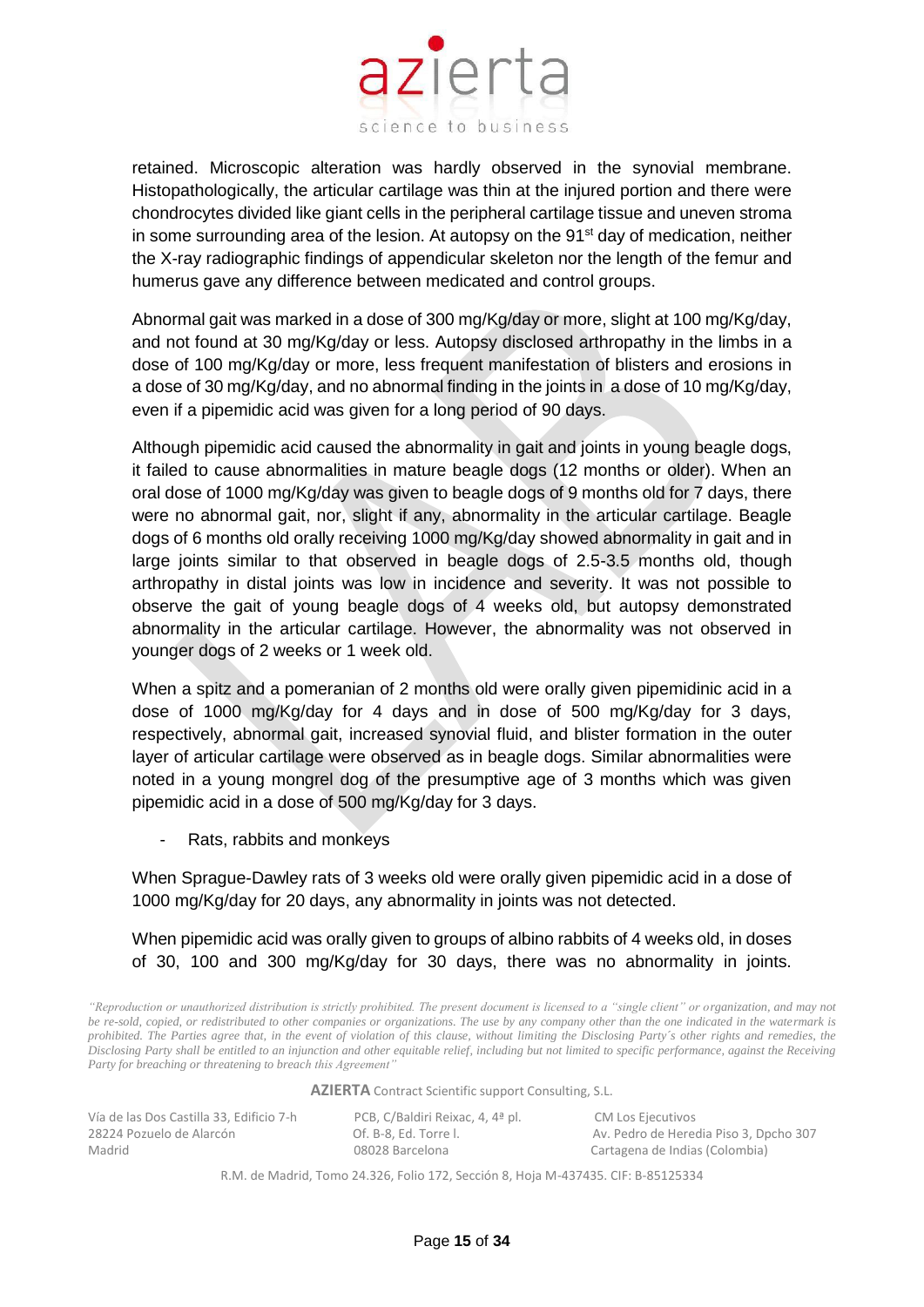

Administration of more than 300 mg/Kg/day was not possible because of its toxicity.

When adult monkeys (5-10 years of presumptive age) were given 1000 mg/Kg/day pipemidic acid for 30 days intragastrically via nose, there was abnormality probably due to premedication in articular cartilage surface of articulations humeri and coxae, but no abnormality in joints ascribable to pipemidic acid.

When young monkeys (5-10 months and 9-12 months of presumptive age) were given pipemidic acid in a dose of 1000 mg/Kg/day intragastrically via nose, there was no abnormal finding in behavior locomotion. No abnormalities in joints were seen. However, disc eting-microscopic examination incidentally demonstrated a small change like blister or erosion in the articular cartilage surface of digits of some animals.

Seven-day-old CF-1 mice were treated subcutaneously with either pipemidic acid (50, 400, or 3150 mg/kg/day) for 7 or 14 days or ciprofloxacin (50 or 200 mg/kg/day) for 5, 7, or 14 days. Lameness was observed only after high-dose pipemidic acid treatment for 2-7 days. Histopathological assessment of the principal weight-bearing joints revealed a lesion characterized by chondrocyte loss, matrix degeneration, and erosion of the articular cartilage in mice treated with pipemidic acid at 400 or 3150 mg/kg/day for 7 days or ciprofloxacin at 200 mg/kg/day for 5 days. Mice treated for 14 days with 400 mg/kg/day pipemidic acid demonstrated a lower incidence of lesions than mice treated for 7 days, suggesting the potential for reversibility during ongoing treatment. The results suggest that neonatal mice are sensitive to quinolone-induced arthropathy, but less so than previously reported for adolescent dogs. Subcutaneous administration of 50 and 400 mg/kg/day pipemidic acid had no adverse effects on the general appearance or body weight. However, treatment with 3150 mg/kg/day pipemidic acid resulted in overt toxicity characterized by general weakness and statistically significant decreases in body weight gain during the first 5 days (Linseman et al., 1995).

#### <span id="page-15-0"></span>**d. Carcinogenicity**

No information regarding the carcinogenic potential of pipemidic acid is available.

#### <span id="page-15-1"></span>**e.** *In vitro* **/** *in vivo* **genotoxicity studies**

To exclude the possibility of damage to mammalian DNA, mutagenicity studies have been performed. Since all but two tests (which may give false-positive results) have been negative, quinolones appear to be nonmutagenic. Photosensitivity has occurred in

*"Reproduction or unauthorized distribution is strictly prohibited. The present document is licensed to a "single client" or organization, and may not be re-sold, copied, or redistributed to other companies or organizations. The use by any company other than the one indicated in the watermark is prohibited. The Parties agree that, in the event of violation of this clause, without limiting the Disclosing Party´s other rights and remedies, the Disclosing Party shall be entitled to an injunction and other equitable relief, including but not limited to specific performance, against the Receiving Party for breaching or threatening to breach this Agreement"*

**AZIERTA** Contract Scientific support Consulting, S.L.

| Vía de las Dos Castilla 33, Edificio 7-h | PCB, C/Baldiri Reixac, 4, 4ª pl. | CM Los Ejecutivos                      |
|------------------------------------------|----------------------------------|----------------------------------------|
| 28224 Pozuelo de Alarcón                 | Of. B-8. Ed. Torre l.            | Av. Pedro de Heredia Piso 3, Dpcho 307 |
| Madrid                                   | 08028 Barcelona                  | Cartagena de Indias (Colombia)         |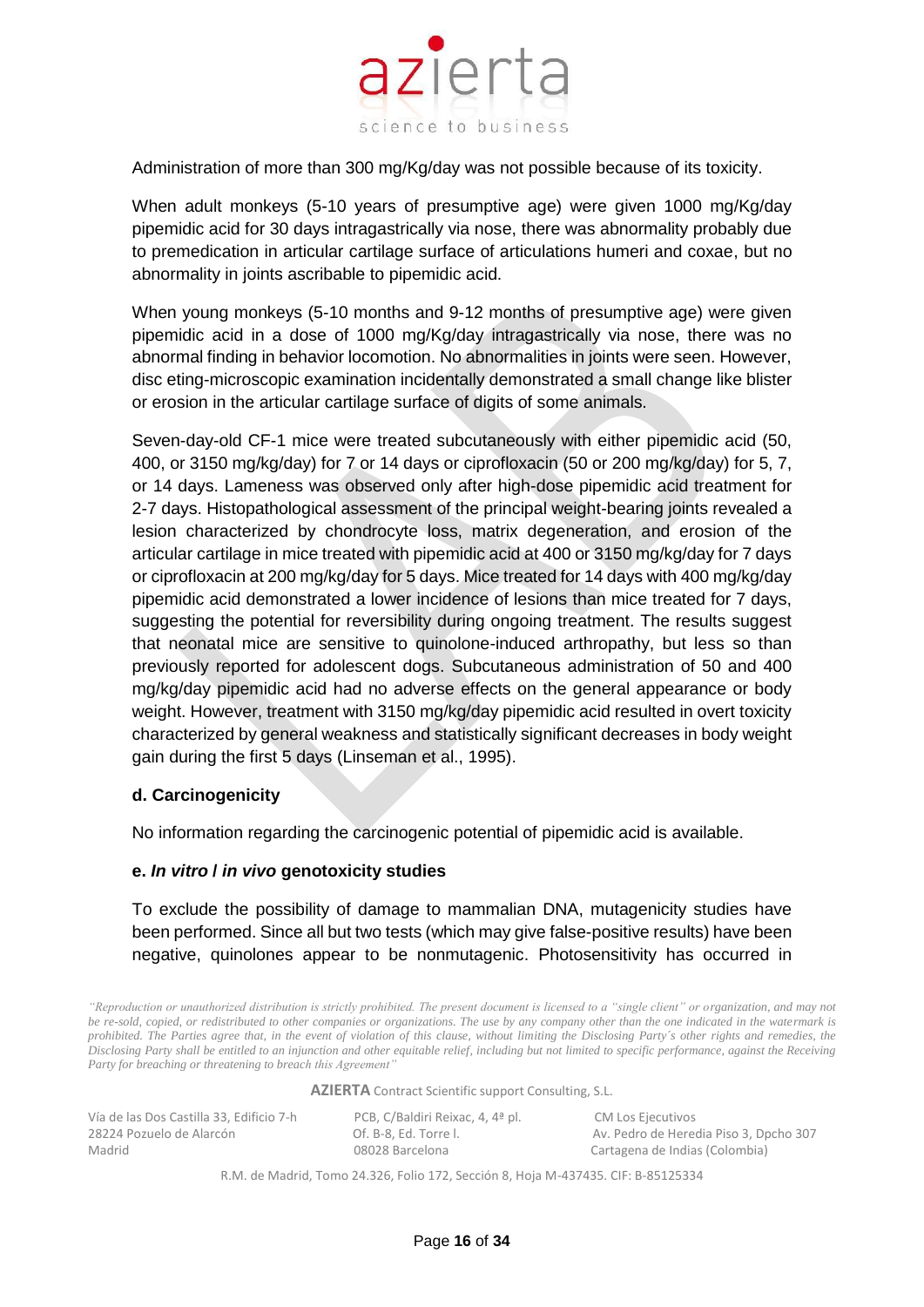

humans given quinolones (Christ et al., 1988).

Nalidixic acid, pipemidic acid, oxolinic acid, ofloxacin, norfloxacin, ciprofloxacin, levofloxacin and lomefloxacin were reported to produce positive results in some genotoxicity studies with eukaryotes (Itoh et al., 2006).

Pipemidic acid and norfloxacin were tested for their capacity to induce point mutations using the Ames test and DNA damage on *Escherichia coli* PolA-/PolA+. At non-toxic doses, all of the drugs studied were negative on the *E. coli* PolA-/PolA+ test with or without *in vitro* metabolic activation with induced arochlor 1254 rat liver (S9). They did not produce frameshift mutations in TA98, or base-pair substitutions in *S. typhimurium* hisG46 strains TA100, or UTH8414. Pipemidic acid induced mutations in *S. typhimurium* hisG48 strains only when they had an efficient DNA excision repair system (Arriaga-Alba et al., 1997).

The mutagenic and DNA-damaging activities of oxolinic acid and pipemidic acid were evaluated in the rat granuloma pouch assay. Oxolinic acid and pipemidic acid were administered to adult rats at various doses either orally or directly into the pouch, and isolated granuloma cells were scored for their mutation frequency at the hypoxanthineguanine phosphoribosyltransferase (HGPRT) locus by measuring their resistance to 6 thioguanine (6-TG). Moreover, oxolinic and pipemidic acids, administered by gavage in intact animals, were tested for a possible DNA-damaging activity in liver and kidneys, chosen as metabolizing and excretory organs. After oral administration at high doses both the chemicals produce DNA alkali-labile sites in granuloma tissue cells, and with oxolinic acid an increase of liver and kidney DNA elution rate was also observed. In contrast, after direct injection into the granuloma tissue, DNA damage was absent. The simultaneous analysis of 6-thioguanine-resistant cells in the granuloma tissue revealed no statistically significant mutation induction either after local treatment or oral administration. No clear dose-response curve was obtained. However, after oral application in some of the animals an enhanced mutation frequency was detected, and the cloning efficiency of cells exposed to the drugs was reduced even after culturing them for 6 days. The most likely explanation is that functional multilocus mutations are induced which cannot be recovered efficiently at the HGPRT locus. Taken as a whole, the results suggested that oxolinic and pipemidic acids are activation-dependent compounds, not directly transformed into reactive species by granuloma cells, but susceptible to activation to stable alkylating intermediates in other tissues, presumably mainly in the liver (Maura and Pino, 1988).

*"Reproduction or unauthorized distribution is strictly prohibited. The present document is licensed to a "single client" or organization, and may not be re-sold, copied, or redistributed to other companies or organizations. The use by any company other than the one indicated in the watermark is prohibited. The Parties agree that, in the event of violation of this clause, without limiting the Disclosing Party´s other rights and remedies, the Disclosing Party shall be entitled to an injunction and other equitable relief, including but not limited to specific performance, against the Receiving Party for breaching or threatening to breach this Agreement"*

**AZIERTA** Contract Scientific support Consulting, S.L.

Vía de las Dos Castilla 33, Edificio 7-h PCB, C/Baldiri Reixac, 4, 4ª pl. CM Los Ejecutivos Madrid 08028 Barcelona Cartagena de Indias (Colombia)

28224 Pozuelo de Alarcón Of. B-8, Ed. Torre l. Av. Pedro de Heredia Piso 3, Dpcho 307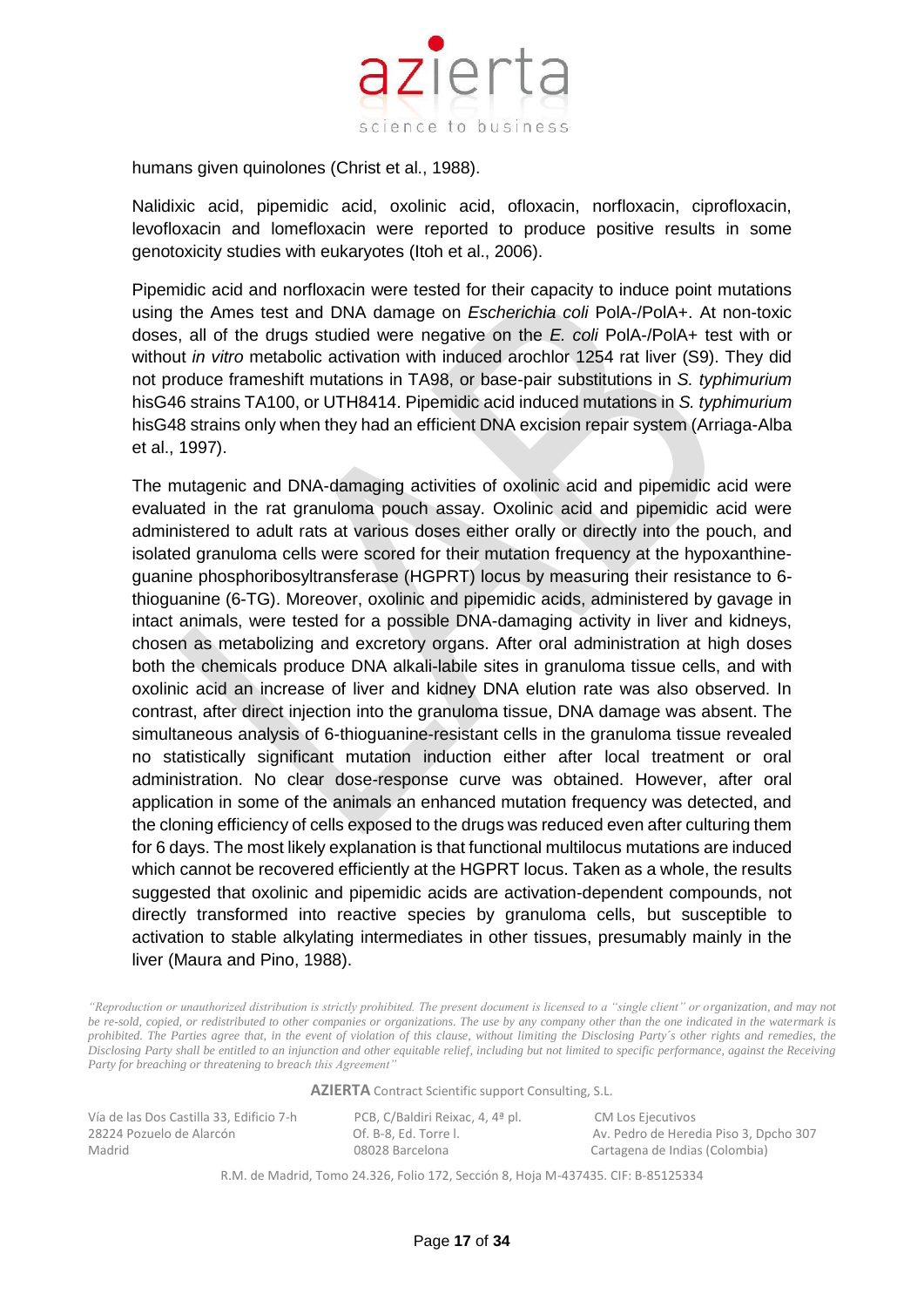

Four old and four new quinolones were selected to investigate their effects on DNA (Itoh et al., 2006).

- Nalidixic acid, pipemidic acid, oxolinic acid, piromidic acid, enoxacin, ofloxacin, norfloxacin and ciprofloxacin were evaluated by the *in vitro* alkaline single-cell gel electrophoresis (comet) assay. WTK-1 cells (mutant p53) were treated with each of the eight quinolones at 62.5-1000 µg/mL for 2, 4 and 20 hours. Norfloxacin and ciprofloxacin significantly induced DNA damage concentration-dependently after 4 and 20 hours treatment, but this damage was recoverable. No increase in migration was observed for nalidixic acid, pipemidic acid, oxolinic acid, piromidic acid, enoxacin and ofloxacin.
- In the *in vitro* micronucleus test, WTK-1 cells were treated with nalidixic acid, pipemidic acid, norfloxacin and ciprofloxacin. Norfloxacin significantly increased micronucleous in the cells, but no changes were noted in the cells treated with three other quinolones.

## <span id="page-17-0"></span>**f. Reproductive and developmental toxicity**

Administration of quinolones to children and pregnant women is contraindicated by the observation of acute arthropathy in developing adolescents of several animal species (Linseman et al., 1995).

Impaired spermatogenesis and/or testicular damage (e.g., reduced spermatogenesis, azoospermia; reduced weight of the prostate, of the epididymis, and of seminal vesicle; testicular atrophy) have been described in long-term toxicity studies with some of the quinolones (e.g., pipemidic acid, rosoxacin, norfloxacin, perfloxacin, enoxacin, fleroxacin). In these investigations, the drugs were administered orally for a period of 4- 26 (-52) weeks to rats, dogs, and monkeys at doses ranging from 80 to 3000 mg/Kg/day (Siporin et al., 1990).

Pipemidic acid was given to pregnant rats by gavage in doses of up to 3200 mg/Kg on days 8 through 14 of gestation. At the highest dose, a slight decrease in fetal weight and delay in ossification occurred. Dilatation of the ureters and renal pelves were significantly more common in the fetuses exposed to 800 and 3200 mg/Kg. Postnatally 8 of 132 pups in the 3200 mg/Kg groups showed dilatation of the renal pelves (Shepard and Lemire, 2004).

Results in experiments suggest that pipemidic acid may cause disorders in the

*"Reproduction or unauthorized distribution is strictly prohibited. The present document is licensed to a "single client" or organization, and may not be re-sold, copied, or redistributed to other companies or organizations. The use by any company other than the one indicated in the watermark is prohibited. The Parties agree that, in the event of violation of this clause, without limiting the Disclosing Party´s other rights and remedies, the Disclosing Party shall be entitled to an injunction and other equitable relief, including but not limited to specific performance, against the Receiving Party for breaching or threatening to breach this Agreement"*

**AZIERTA** Contract Scientific support Consulting, S.L.

| Vía de las Dos Castilla 33, Edificio 7-h | PCB, C/Baldiri Reixac, 4, 4ª pl. | CM Los Ejecutivos                      |
|------------------------------------------|----------------------------------|----------------------------------------|
| 28224 Pozuelo de Alarcón                 | Of. B-8. Ed. Torre I.            | Av. Pedro de Heredia Piso 3, Dpcho 307 |
| Madrid                                   | 08028 Barcelona                  | Cartagena de Indias (Colombia)         |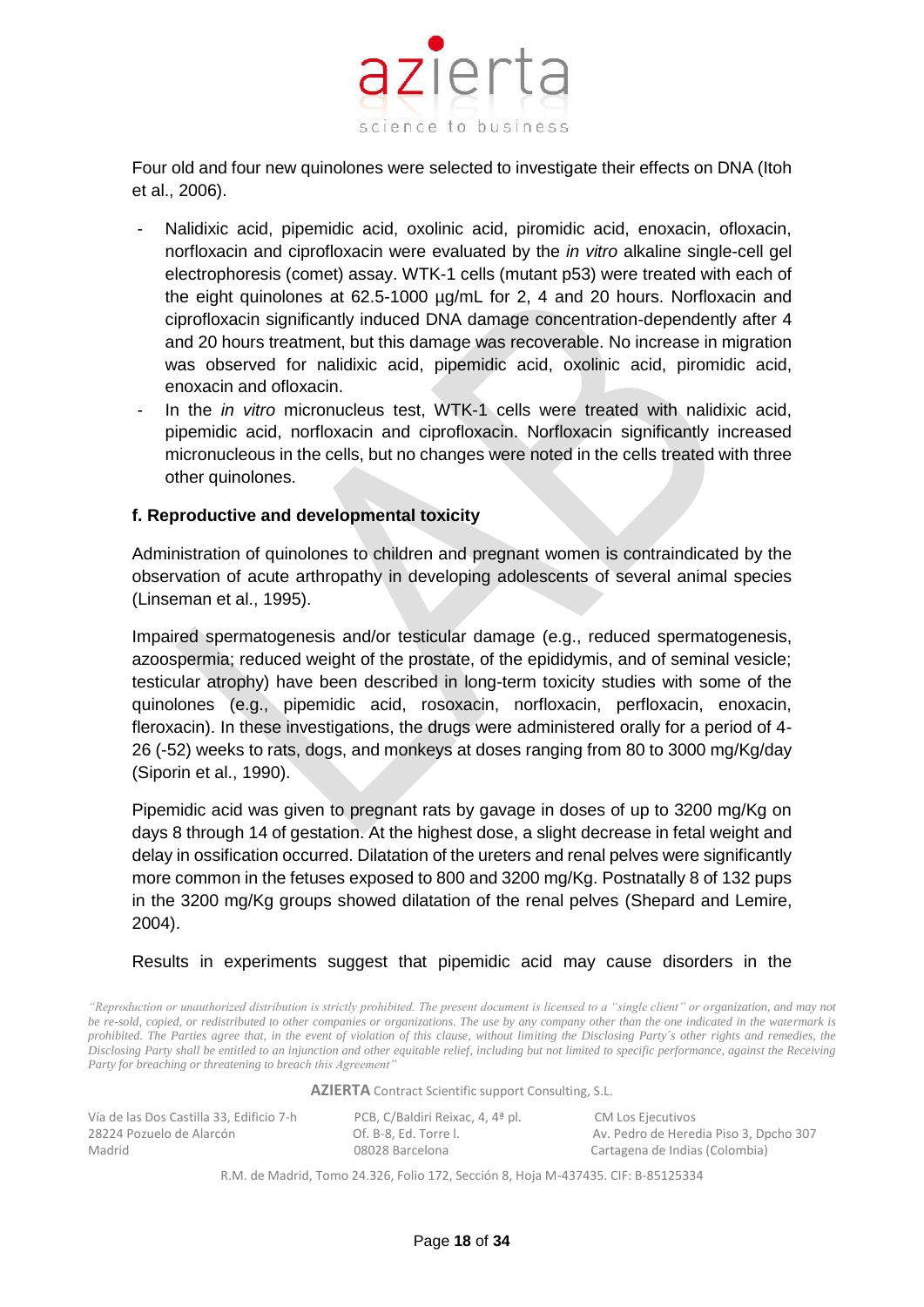

development of the embryo or fetus, even when no signs of poisoning show in the mother (MSDS Santa Cruz Biotechnology, 2010).

# <span id="page-18-0"></span>**8. IDENTIFICATION OF CRITICAL EFFECTS**

The steps deliberated to identify the nature of the adverse effect include its severity and persistence. If the substance causes multiple types of adverse effects, the critical effect is one that meets the severity and persistence criteria at the lowest intake.

## <span id="page-18-1"></span>**a. Most sensitive indicator of an adverse effect seen in non-clinical toxicity data**

Possible targets of quinolone toxicity include the juvenile joint, the kidney, the central nervous system, the eye, and the cardiovascular system (Christ et al., 1988).

The main effects seen with pipemidic acid were arthropathy and gait abnormalities.

## <span id="page-18-2"></span>**b. Clinical therapeutic and adverse effects**

Pipemidic acid is a broad-spectrum antibacterial agent, effective principally against Gram-negative organisms, *Proteus* included (Adamowicz et al., 1976). Pipemidic acid is an antimicrobial against Gram negative and some Gram positive bacteria. It is protein bound and concentrated in bile and urine and used for gastrointestinal, biliary, and urinary infections (ChemIDplus, 2016).

Its toxicity is low and it is practically free of any side-effect in man. The average recommended dosage is 400 mg twice a day (Adamowicz et al., 1976).

Although severe quinolone-induced arthropathy has been reported only rarely in man, transient arthralgia, characterized by joint swelling or tendonitis, has also been observed (Linseman et al., 1995).

Twenty-seven cases of urinary tract infection were treated with daily dose of 1.5 g of pipemidic acid trihydrate. Duration of drug administration varied between 7 and 28 days. The patients were consisted of acute cystitis, underlying disease and complicated infection after long period catheterization. Following results were obtained: 1. Organisms cultured before treatment were sensitive to pipemidic acid trihydrate. 2. First and second classes of patients were cured by the treatment, however, patients having indwelling catheter were not changed on the view of culture. 3. No serious side effect was observed

*"Reproduction or unauthorized distribution is strictly prohibited. The present document is licensed to a "single client" or organization, and may not be re-sold, copied, or redistributed to other companies or organizations. The use by any company other than the one indicated in the watermark is prohibited. The Parties agree that, in the event of violation of this clause, without limiting the Disclosing Party´s other rights and remedies, the Disclosing Party shall be entitled to an injunction and other equitable relief, including but not limited to specific performance, against the Receiving Party for breaching or threatening to breach this Agreement"*

**AZIERTA** Contract Scientific support Consulting, S.L.

Vía de las Dos Castilla 33, Edificio 7-h PCB, C/Baldiri Reixac, 4, 4ª pl. CM Los Ejecutivos<br>28224 Pozuelo de Alarcón Cf. B-8, Ed. Torre l. Av. Pedro de Herec Madrid 08028 Barcelona Cartagena de Indias (Colombia)

28224 Pozuelo de Alarcón Of. B-8, Ed. Torre l. Av. Pedro de Heredia Piso 3, Dpcho 307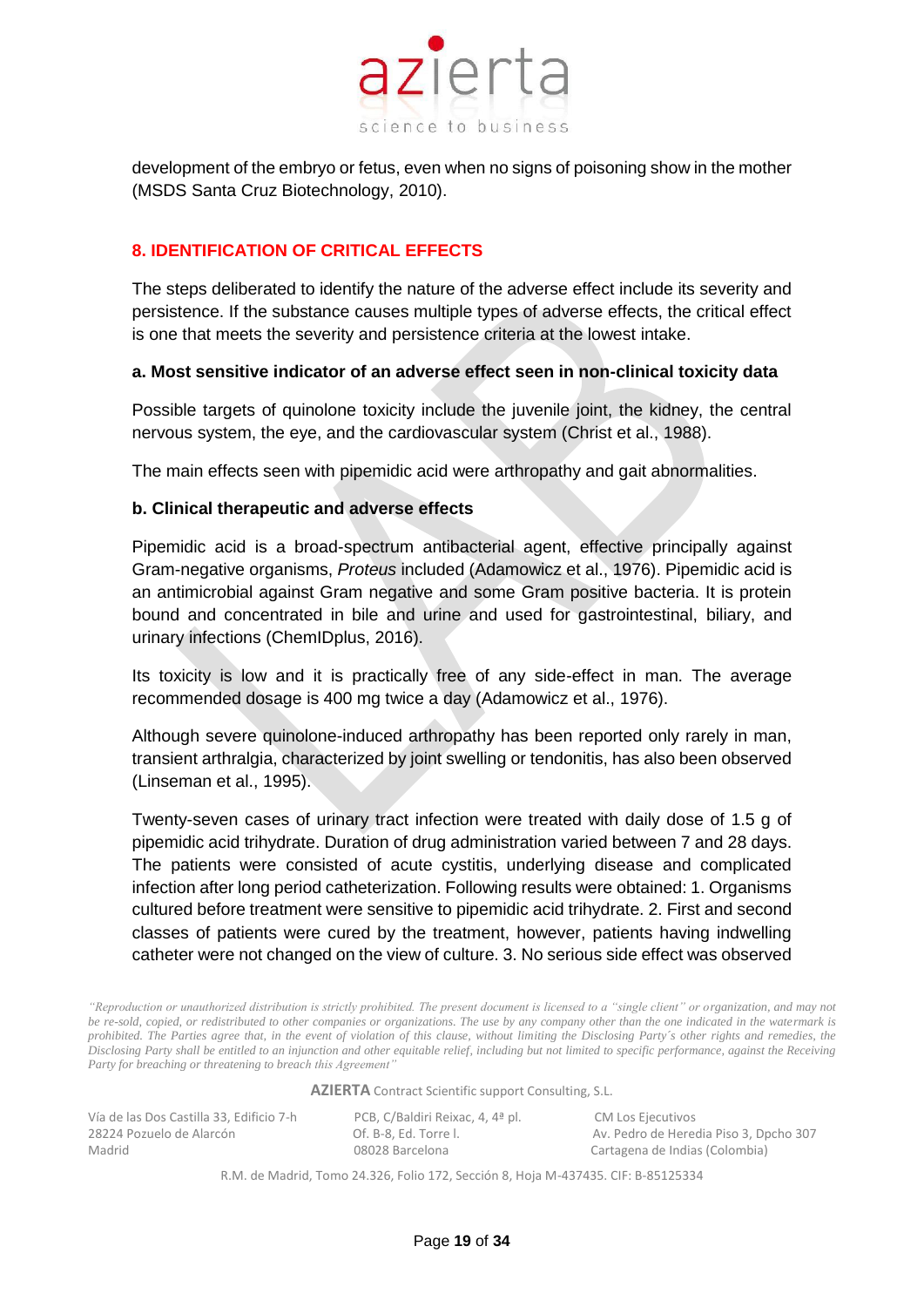

including hepatic and renal function, and blood (Iwama et al., 1977).

In a clinical study, 23 females and 2 males, ages varied from 17-47 years were treated with pipemidic acid. Seventeen had acute and 8 chronic urinary tract infection. In patients with acute urinary tract infection, all except one patient were symptom free at the end of 7-10 days therapy and the drug was effective in 94% cases. In patients with chronic urinary tract infection, no side effects were observed except nausea in patient and the drug was effective in 87.5% cases (Kamran et al., 1984).

#### **Sensitization**

According to the European Chemical Agency (ECHA, 2016), pipemidic acid is included in the Hazard Category 1 as respiratory and skin sensitizer:

- ➢ Skin sensitizer 1: H317 (may cause an allergic skin reaction).
- ➢ Respiratory sensitizer 1: H334 (may cause allergy or asthma symptoms or breathing difficulties if inhaled).

Contact allergies quickly manifest themselves as contact eczema, more rarely as urticaria or Quincke's edema. The pathogenesis of contact eczema involves a cellmediated (T lymphocytes) immune reaction of the delayed type (MSDS Santa Cruz Biotechnology, 2010).

Allergic reactions involving the respiratory tract are usually due to interactions between IgE antibodies and allergens and occur rapidly. Allergic potential of the allergen and period of exposure often determine the severity of symptoms. Exogenous allergic alveolitis is induced essentially by allergen specific immune-complexes of the IgG type; cell-mediated reactions (T lymphocytes) may be involved. Such allergy is of the delayed type with onset up to four hours following exposure (MSDS Santa Cruz Biotechnology, 2010).

According to Septidron capsules SPC, hypersensitivity reactions, such as eruption, urticaria, pruritus, fever and anaphylactic shock, can occur, in which case treatment should be discontinued.

# <span id="page-19-0"></span>**9. RATIONALE FOR NOAEL VALUES SELECTION**

#### Pipemidic acid has been reported to be a compound of low toxicity. The main adverse

*"Reproduction or unauthorized distribution is strictly prohibited. The present document is licensed to a "single client" or organization, and may not be re-sold, copied, or redistributed to other companies or organizations. The use by any company other than the one indicated in the watermark is prohibited. The Parties agree that, in the event of violation of this clause, without limiting the Disclosing Party´s other rights and remedies, the Disclosing Party shall be entitled to an injunction and other equitable relief, including but not limited to specific performance, against the Receiving Party for breaching or threatening to breach this Agreement"*

**AZIERTA** Contract Scientific support Consulting, S.L.

Vía de las Dos Castilla 33, Edificio 7-h PCB, C/Baldiri Reixac, 4, 4ª pl. CM Los Ejecutivos<br>28224 Pozuelo de Alarcón Cf. B-8, Ed. Torre l. Av. Pedro de Herec Madrid 08028 Barcelona Cartagena de Indias (Colombia)

28224 Pozuelo de Alarcón Of. B-8, Ed. Torre l. Av. Pedro de Heredia Piso 3, Dpcho 307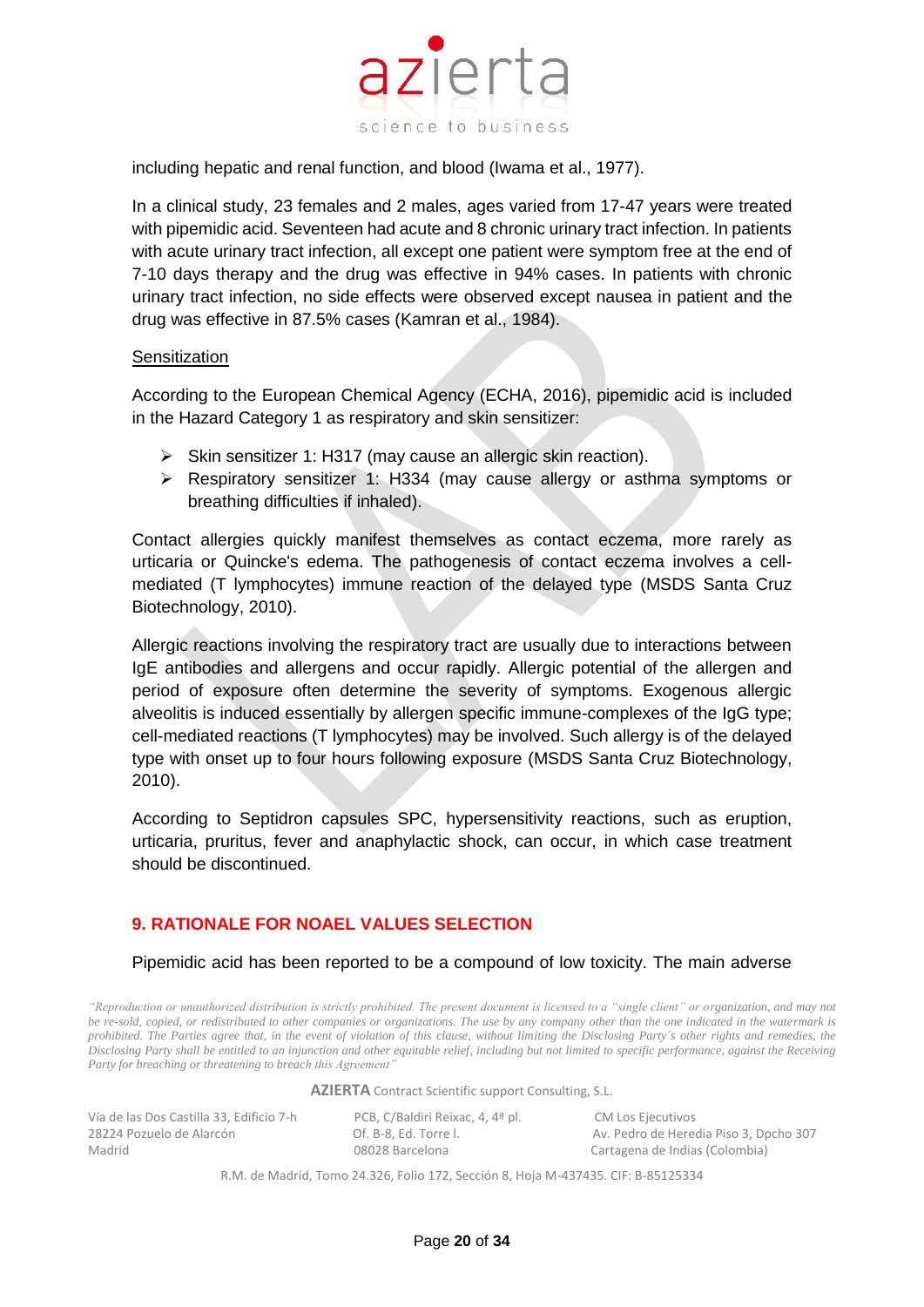

effects seen were on the joints. Dogs seem to be more sensitive than other animal species. No information about its carcinogenic potential is available. The quinolones appear to be non-mutagenic. The majority of genotoxicity studies gave negative results. Some quinolones including pipemidic acid gave positive results in some genotoxicity studies with eukaryotes. Pipemidic acid induced mutations in *S. typhimurium* hisG48 strains only when they had an efficient DNA excision repair system; and it produced DNA alkali-labile sites in granuloma tissue cells after oral administration at high doses. Due to the arthropathy observed in adolescent animal species, the administration of quinolones to children and pregnant women is contraindicated. Impaired spermatogenesis and/or testicular damage have been observed in animal studies with quinolones, including pipemidic acid. Delay in ossification and dilatation of the ureters and renal pelves in fetuses were observed in rats.

A NOAEL of 10 mg/Kg/day was used for PDE calculation. This value is derived from a study performed in young beagle dogs, orally administered pipemidic acid, and based on the adverse effects in the joints. At 10 mg/Kg/day, neither abnormal gait nor abnormal findings in the joints were seen.

Young beagle dogs (2.5-3.5 months) were orally given pipemidic acid. Abnormal gait was marked in a dose of 300 mg/Kg/day or more, slight at 100 mg/Kg/day, and not found at 30 mg/Kg/day or less. Autopsy disclosed arthropathy in the limbs in a dose of 100 mg/Kg/day or more, less frequent manifestation of blisters and erosions in a dose of 30 mg/Kg/day, and no abnormal finding in the joints in a dose of 10 mg/Kg/day, even if a pipemidic acid was given for a long period of 90 days (Tatsumi et al., 1978).

# <span id="page-20-0"></span>**10. APPLICATION OF ADJUSTMENT FACTORS (rationale for the adjustment factors)**

A series of modifying, or safety factors, are used when the NOAEL is based on studies of differing types and durations in differing species to provide a risk assessment for human exposure. These factors were generally established according to Appendices 3 of the ICH Q3C (R5) and VICH GL 18.

#### <span id="page-20-1"></span>**a. F1: Interspecies differences**

This factor takes into account the comparative surface area: body weight ratios for the species concerned and for man. Surface area (S) was calculated as:  $S = k$  M<sup>0.67</sup> where

*"Reproduction or unauthorized distribution is strictly prohibited. The present document is licensed to a "single client" or organization, and may not be re-sold, copied, or redistributed to other companies or organizations. The use by any company other than the one indicated in the watermark is prohibited. The Parties agree that, in the event of violation of this clause, without limiting the Disclosing Party´s other rights and remedies, the Disclosing Party shall be entitled to an injunction and other equitable relief, including but not limited to specific performance, against the Receiving Party for breaching or threatening to breach this Agreement"*

**AZIERTA** Contract Scientific support Consulting, S.L.

| Vía de las Dos Castilla 33, Edificio 7-h | PCB, C/Baldiri Reixac, 4, 4ª pl. | CM Los Ejecutivos                      |
|------------------------------------------|----------------------------------|----------------------------------------|
| 28224 Pozuelo de Alarcón                 | Of. B-8. Ed. Torre I.            | Av. Pedro de Heredia Piso 3, Dpcho 307 |
| Madrid                                   | 08028 Barcelona                  | Cartagena de Indias (Colombia)         |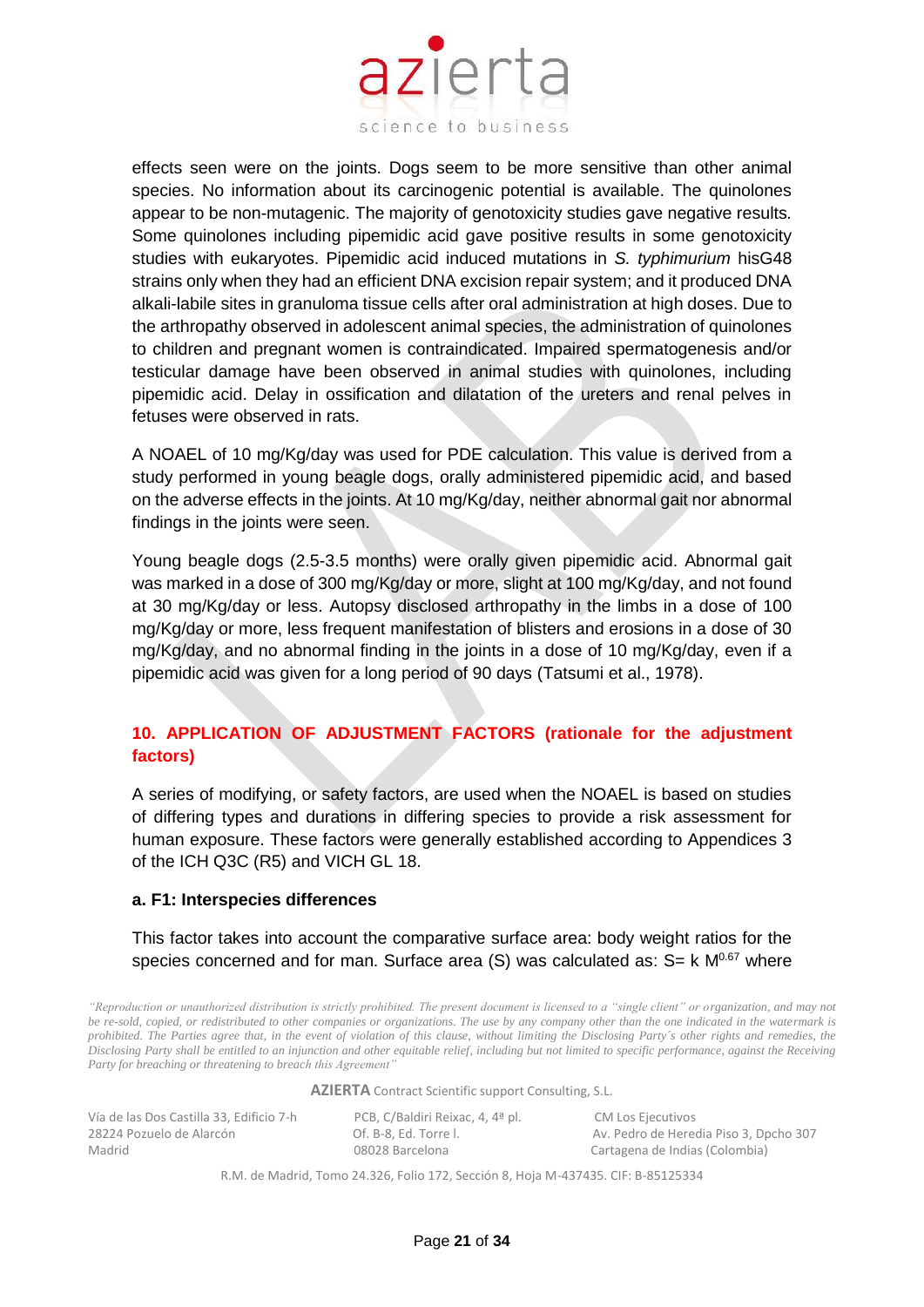M is the body mass and the constant, k, has been taken to be 10 according to the appendices 3 of the ICH guideline. For a 50 kg person the equation gives a surface area of 137.5 dm<sup>2</sup>; the surface area: body weight ratio is thus 2.76.

science to business

azierta

Applying the same calculation to other species and expressing the results as multiples of the human surface area: body weight ratio gives factors for the mouse = 12; for the rat = 5; for the monkey = 3; for the rabbit = 2.5; for the dog = 2. For other species, where the data are not so well established the factor F1 is taken as 10.

A value of F1= 2 is used for extrapolation from dogs to humans.

#### <span id="page-21-0"></span>**b. F2: Inter-individual differences**

A value of F2= 10 is conventionally used to allow for differences between individuals in the human population.

#### <span id="page-21-1"></span>**c. F3: Duration of exposure**

A variable factor up to 10 takes into account the differing durations of exposure in the reported studies. For reproductive studies, a factor of 1 is used if the whole period of organogenesis is covered. A factor of 2 has been used for a 6-month study in rodents, or a 3.5-year study in non-rodents. A factor of 5 has been used for a 3-month study in rodents or a 2-year study in non-rodents and a factor of 10 for studies of a shorter duration. In all cases, the higher factor has been used for study durations between the time points e.g. a factor of 2 for a 9-month rodent study.

A value of F3= 10 is established as the value is derived from a short duration study in dogs (90 days).

#### <span id="page-21-2"></span>**d. F4: Nature of toxicity**

A variable factor is applied when the toxicity produced is irreversible in nature i.e. carcinogenicity, neurotoxicity or teratogenicity. A factor of 10 is used when oncogenic or neurotoxic responses are present. A variable factor is used for reproductive toxicity effects as follows: 1 for embryo or fetal toxicity or mortality associated with maternal toxicity; 5 for embryo or fetal toxicity or mortality without maternal toxicity; 5 for a teratogenic effect with maternal toxicity and 10 for a teratogenic effect in the absence of accompanying maternal toxicity.

*"Reproduction or unauthorized distribution is strictly prohibited. The present document is licensed to a "single client" or organization, and may not be re-sold, copied, or redistributed to other companies or organizations. The use by any company other than the one indicated in the watermark is prohibited. The Parties agree that, in the event of violation of this clause, without limiting the Disclosing Party´s other rights and remedies, the Disclosing Party shall be entitled to an injunction and other equitable relief, including but not limited to specific performance, against the Receiving Party for breaching or threatening to breach this Agreement"*

**AZIERTA** Contract Scientific support Consulting, S.L.

| Vía de las Dos Castilla 33, Edificio 7-h | PCB, C/Baldiri Reixac, 4, 4ª pl. | CM Los Ejecutivos                      |
|------------------------------------------|----------------------------------|----------------------------------------|
| 28224 Pozuelo de Alarcón                 | Of. B-8. Ed. Torre I.            | Av. Pedro de Heredia Piso 3, Dpcho 307 |
| Madrid                                   | 08028 Barcelona                  | Cartagena de Indias (Colombia)         |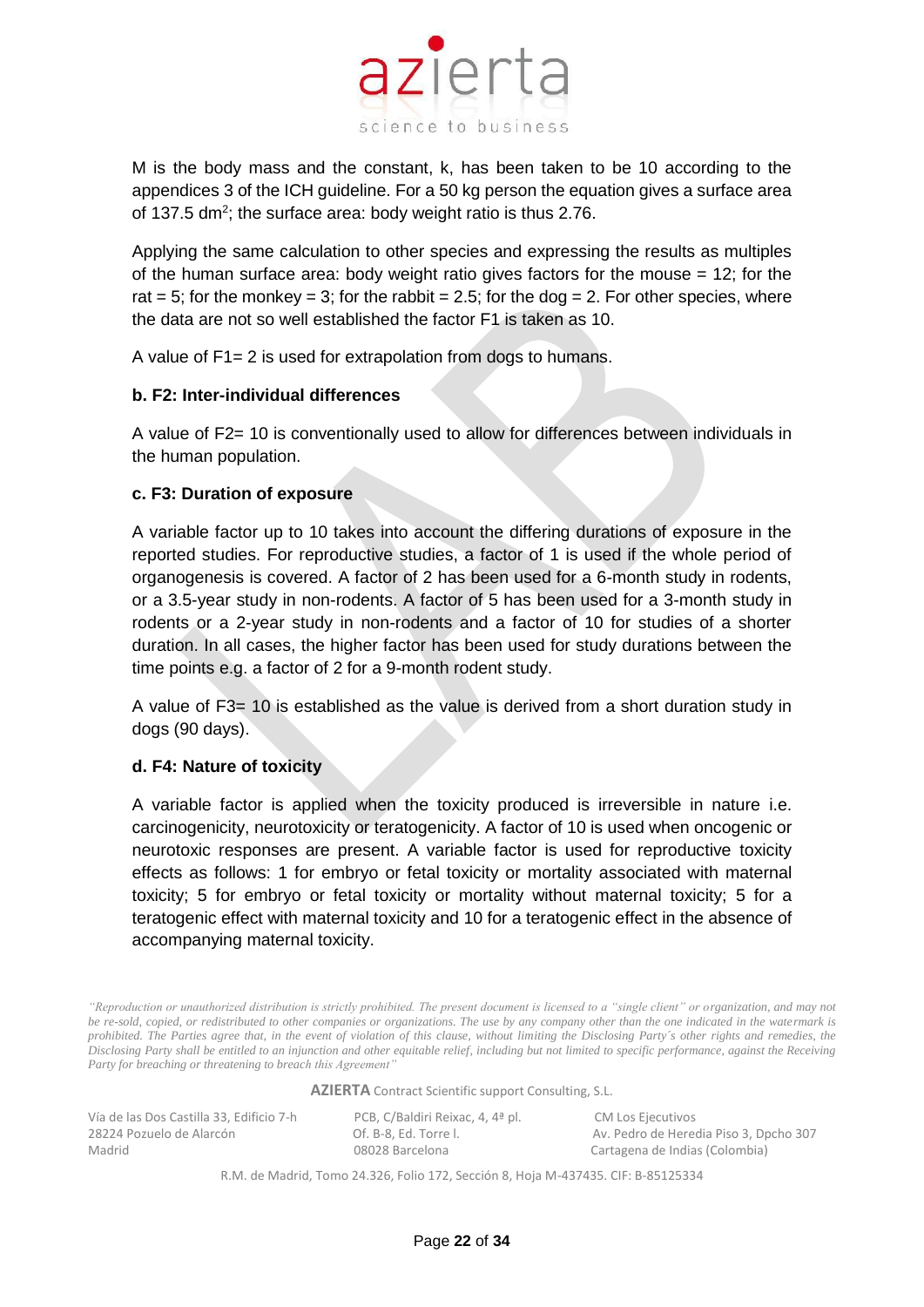

A value of F4= 6 is established, as a safety margin, due to the possible toxic effects on the fetuses that might not to be related to maternal toxicity; the lack of carcinogenicity information; and the positive results seen in some genotoxicity studies.

## <span id="page-22-0"></span>**e. F5: Quality of data**

A variable factor, up to 10, applied to results in which a NOAEL has not been established, the PDE being derived from a LOAEL.

As the NOAEL was extracted, a value of F5= 1 is used in this report.

The PDE calculation is generally presented in the format:

PDE  $(mg/day) =$ NOAEL or LOAEL (mg/kg/day)× Body weight (kg)  $F1 \times F2 \times F3 \times F4 \times F5$ 

 $PDE$  (oral) = 10 (mg/kg/day)× 50 (kg)  $2 \times 10 \times 10 \times 6 \times 1$  $= 0.42$  mg/day

# <span id="page-22-1"></span>**11. PK CORRECTION**

No PK correction was established since the same administration route was used for PDE calculation.

*"Reproduction or unauthorized distribution is strictly prohibited. The present document is licensed to a "single client" or organization, and may not be re-sold, copied, or redistributed to other companies or organizations. The use by any company other than the one indicated in the watermark is prohibited. The Parties agree that, in the event of violation of this clause, without limiting the Disclosing Party´s other rights and remedies, the Disclosing Party shall be entitled to an injunction and other equitable relief, including but not limited to specific performance, against the Receiving Party for breaching or threatening to breach this Agreement"*

**AZIERTA** Contract Scientific support Consulting, S.L.

Vía de las Dos Castilla 33, Edificio 7-h PCB, C/Baldiri Reixac, 4, 4ª pl. CM Los Ejecutivos<br>28224 Pozuelo de Alarcón Cf. B-8, Ed. Torre l. Av. Pedro de Herec Madrid 08028 Barcelona Cartagena de Indias (Colombia)

28224 Pozuelo de Alarcón Of. B-8, Ed. Torre l. Av. Pedro de Heredia Piso 3, Dpcho 307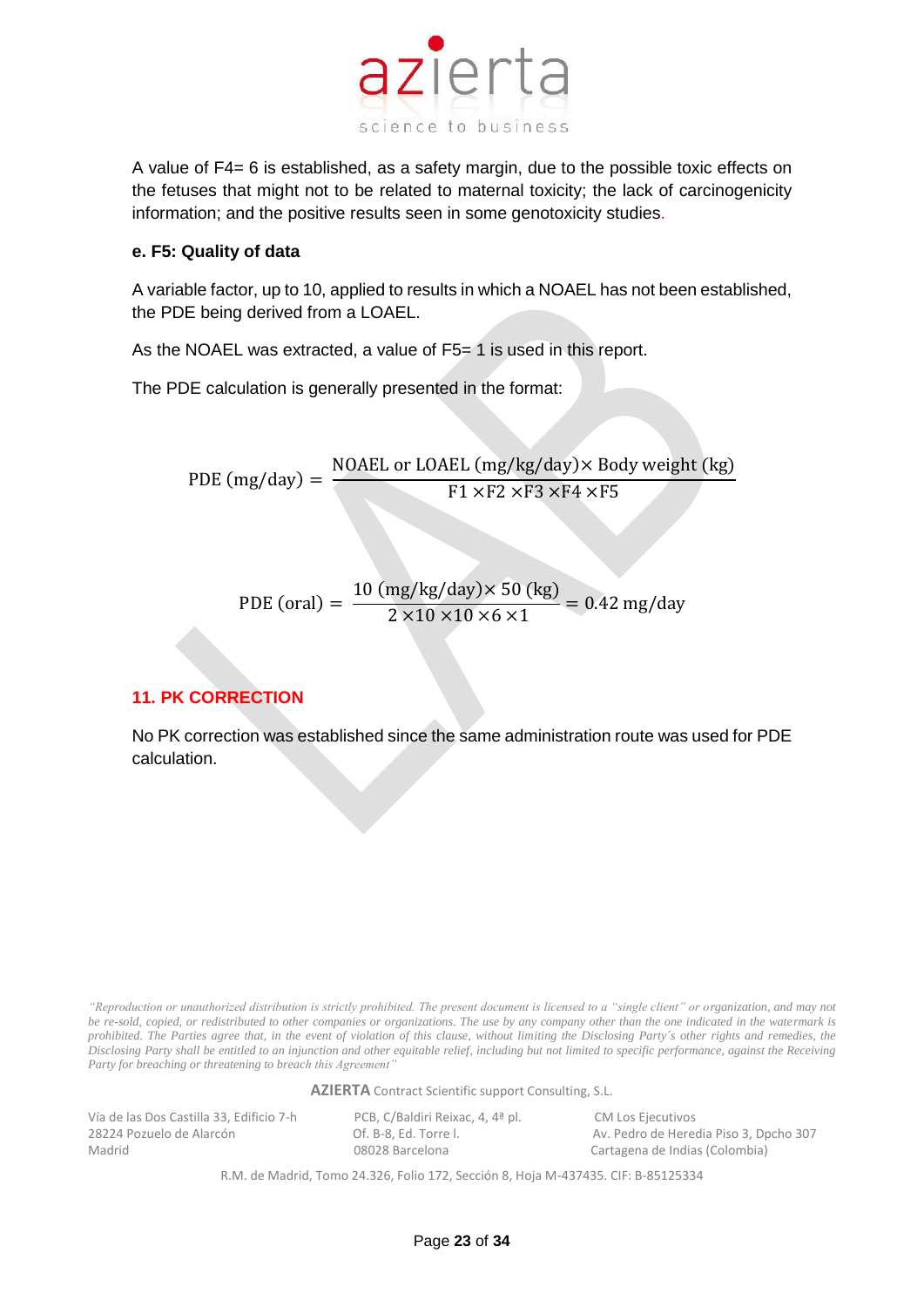

# <span id="page-23-0"></span>**12. REFERENCES**

Adamowicz, P., Delagneau, J. F., de Lajudie, P., Pesson, M., & Reynier, M. (1976). Pipemidic Acid, a New Synthetic Antibacterial Agent. In *Penicillins and Cephalosporins* (pp. 379-384). Springer US.

Andriole, V. T. (1988). *The quinolones*. Academic Press.

Appendix 3 of ICH Q3C (R5) "Impurities: Guideline for Residual Solvents".

Appendix 3 of VICH GL 18 on "Residual solvents in new veterinary medicinal products, active substances and excipients (Revision)".

Arriaga-Alba, M., Barrón-Moreno, F., Flores-Paz, R., García-Jiménez, E., & Rivera-Sánchez, R. (1997). Genotoxic evaluation of norfloxacin and pipemidic acid with the *Escherichia coli* Pol A-/Pol A+ and the ames test. *Archives of medical research*, *29*(3), 235-240.

ChemIDplus database. Pipemidic acid. U.S. National Library of Medicine, National Institute of Health, Bethesda, MD. Accessed online at <https://chem.nlm.nih.gov/chemidplus/name/pipemidic%20acid> September 2016.

Christ, W., Lehnert, T., & Ulbrich, B. (1988). Specific toxicologic aspects of the quinolones. *Review of Infectious Diseases*, *10*(Supplement 1), S141-S146.

European Chemical Agency (ECHA). Pipemidic acid. Summary of Classification and Labelling. Accessed online at [https://echa.europa.eu/es/information-on-chemicals/cl](https://echa.europa.eu/es/information-on-chemicals/cl-inventory-database/-/discli/notification-details/112781/669997)[inventory-database/-/discli/notification-details/112781/669997](https://echa.europa.eu/es/information-on-chemicals/cl-inventory-database/-/discli/notification-details/112781/669997) September 2016.

European Medicine Agency (EMA) (2014). Guideline on setting health based exposure limits for use in risk identification in the manufacture of different medicinal products in shared facilities. EMA/CHMP/CVMP/SWP/169430/2012.

Itoh, T., Mitsumori, K., Kawaguchi, S., & Sasaki, Y. F. (2006). Genotoxic potential of quinolone antimicrobials in the *in vitro* comet assay and micronucleus test. *Mutation Research/Genetic Toxicology and Environmental Mutagenesis, 603*(2), 135-144.

Iwama, H., Ito, H., Miyauchi, T., Mori, I., & Isaka, S. (1977). [Therapeutic effect of pipemidic acid trihydrate on urinary tract infections (author's transl)]. *The Japanese journal of antibiotics, 30*(7), 471-478.

*"Reproduction or unauthorized distribution is strictly prohibited. The present document is licensed to a "single client" or organization, and may not be re-sold, copied, or redistributed to other companies or organizations. The use by any company other than the one indicated in the watermark is prohibited. The Parties agree that, in the event of violation of this clause, without limiting the Disclosing Party´s other rights and remedies, the Disclosing Party shall be entitled to an injunction and other equitable relief, including but not limited to specific performance, against the Receiving Party for breaching or threatening to breach this Agreement"*

**AZIERTA** Contract Scientific support Consulting, S.L.

| Vía de las Dos Castilla 33, Edificio 7-h | PCB, C/Baldiri Reixac, 4, 4ª pl. | CM Los Ejecutivos                      |
|------------------------------------------|----------------------------------|----------------------------------------|
| 28224 Pozuelo de Alarcón                 | Of. B-8. Ed. Torre I.            | Av. Pedro de Heredia Piso 3, Dpcho 307 |
| Madrid                                   | 08028 Barcelona                  | Cartagena de Indias (Colombia)         |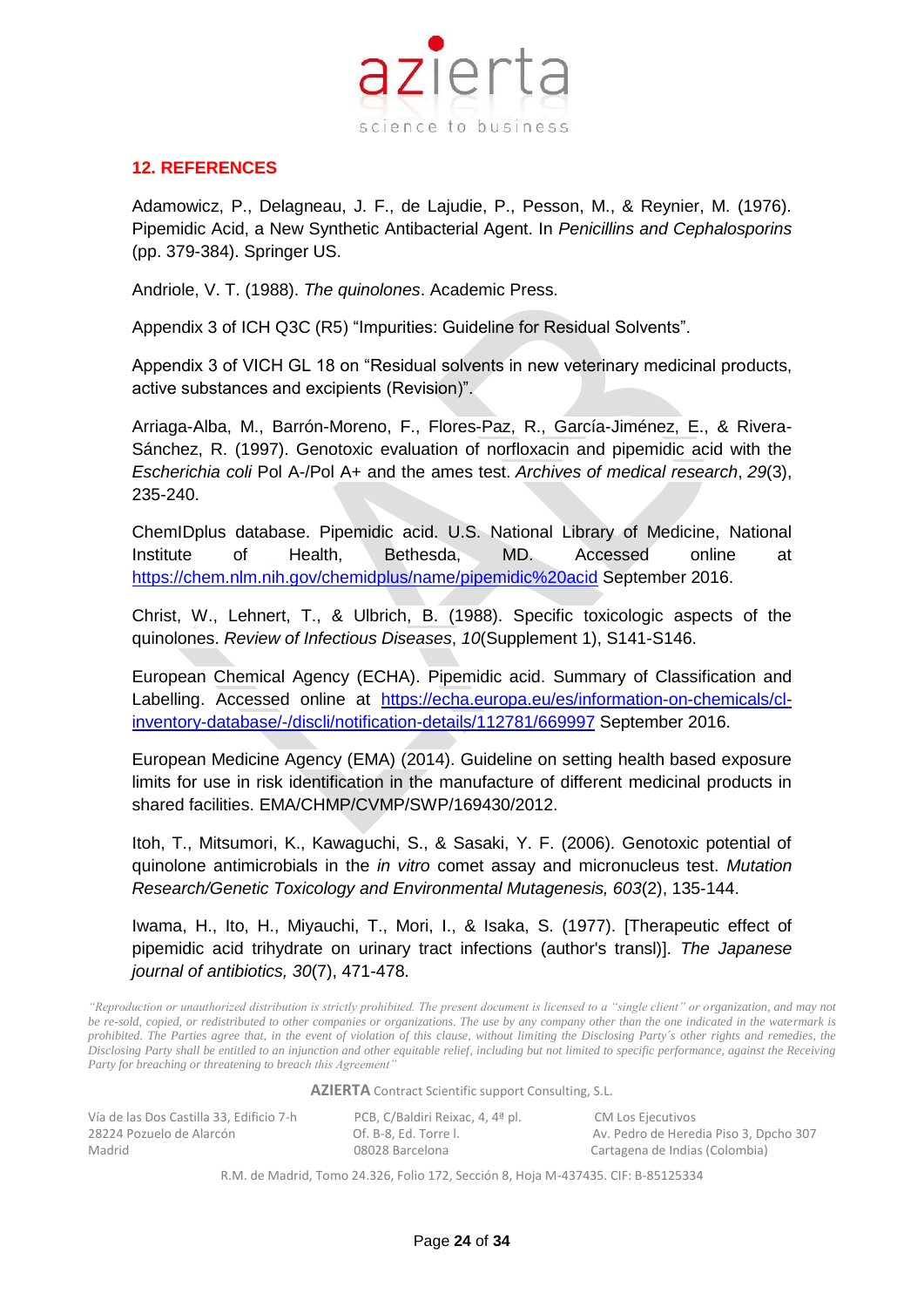

Jucker, E. M. (Ed.). (1977). *Progress in drug research* (Vol. 21). Springer Science.

Kamran, M. A., Ali, S., & Khattak, K. N. (1984). Therapeutic evaluation of pipemidic acid (R-Urexin) in urinary tract infection. A preliminary report. JPMA. *The Journal of the Pakistan Medical Association, 34*(8), 235.

Linseman, D. A., Hampton, L. A., & Branstetter, D. G. (1995). Quinolone-induced arthropathy in the neonatal mouse: morphological analysis of articular lesions produced by pipemidic acid and ciprofloxacin1. *Toxicological Sciences, 28*(1), 59-64.

Material Safety Data Sheet (MSDS). Pipemidic acid. Santa Cruz Biotechnology, Inc. issue date: Aug-31-2010. Available on <http://datasheets.scbt.com/sc-236402.pdf> September 2016.

Maura, A., & Pino, A. (1988). Evaluation of the DNA-damaging and mutagenic activity of oxolinic and pipemidic acids by the granuloma pouch assay.*Mutagenesis*, *3*(5), 397-401.

Product Data Sheet (PDS). Pipemidic acid. TOKU-E. Issued 13 Aug 2015. Available on [http://www.toku-e.com/Assets/MSDS/P009/SDS.pdf.](http://www.toku-e.com/Assets/MSDS/P009/SDS.pdf)

PubChem database. Pipemidic acid. Accessed online at [https://pubchem.ncbi.nlm.nih.gov/compound/pipemidic\\_acid#section=Top](https://pubchem.ncbi.nlm.nih.gov/compound/pipemidic_acid#section=Top) September 2016.

Shepard, T. H., & Lemire, R. J. (2004). *Catalog of teratogenic agents*. JHU Press.

Shimizu, M., Nakamura, S., Takase, Y., & Kurobe, N. (1975). Pipemidic acid: absorption, distribution, and excretion. *Antimicrobial agents and chemotherapy, 7*(4), 441-446.

Siporin, C., Heifetz, C. L., & Domagala, J. M. (1990). *The New Generation of Quinolones*. New York. Marcel Dekker, Inc.

Septidron capsules. SPC. Intekon. Accessed online at [http://home.intekom.com/pharm/hmr/septidro.html.](http://home.intekom.com/pharm/hmr/septidro.html)

Tatsumi, H., Senda, H., Yatera, S., Takemoto, Y., Yamayoshi, M., & Ohnishi, K. (1978). Toxicological studies on pipemidic acid. V. Effect on diarthrodial joints of experimental animals. *The Journal of toxicological sciences*, *3*(4), 357-367\_2.

Van Oosterom, R. A. A., Hartman, E. G., & Hartman, E. G. (1986). Pipemidic acid, a new

*"Reproduction or unauthorized distribution is strictly prohibited. The present document is licensed to a "single client" or organization, and may not be re-sold, copied, or redistributed to other companies or organizations. The use by any company other than the one indicated in the watermark is prohibited. The Parties agree that, in the event of violation of this clause, without limiting the Disclosing Party´s other rights and remedies, the Disclosing Party shall be entitled to an injunction and other equitable relief, including but not limited to specific performance, against the Receiving Party for breaching or threatening to breach this Agreement"*

**AZIERTA** Contract Scientific support Consulting, S.L.

| Vía de las Dos Castilla 33, Edificio 7-h | PCB, C/Baldiri Reixac, 4, 4ª pl. | CM Los Ejecutivos                      |
|------------------------------------------|----------------------------------|----------------------------------------|
| 28224 Pozuelo de Alarcón                 | Of. B-8. Ed. Torre I.            | Av. Pedro de Heredia Piso 3, Dpcho 307 |
| Madrid                                   | 08028 Barcelona                  | Cartagena de Indias (Colombia)         |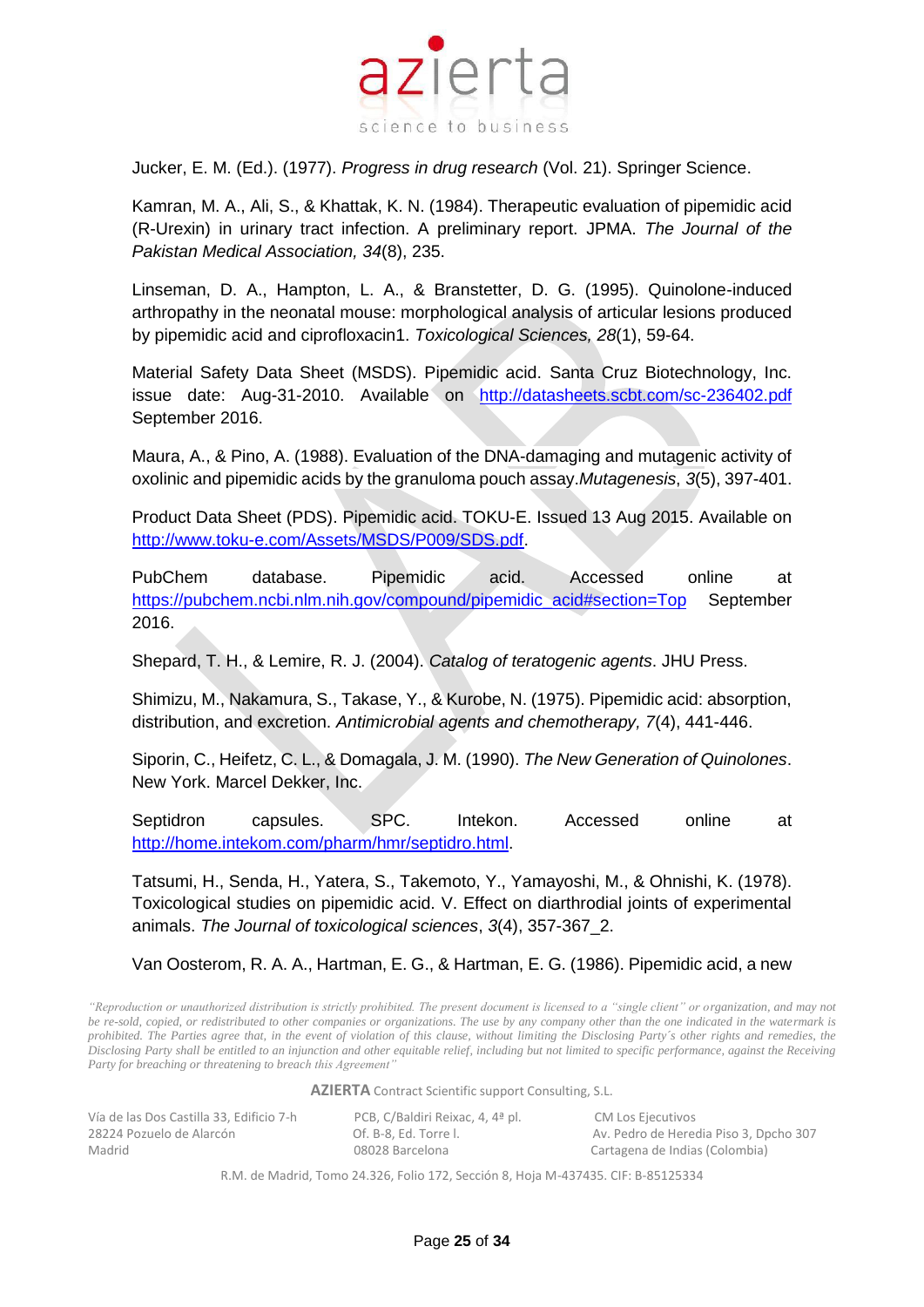

treatment for recurrent urinary tract infection in small animals. *Veterinary Quarterly, 8*(1), 2-5.

World Health Organization (WHO). ATC/DDD Index 2016. Accessed online at [http://www.whocc.no/atc\\_ddd\\_index/](http://www.whocc.no/atc_ddd_index/) September 2016.

*"Reproduction or unauthorized distribution is strictly prohibited. The present document is licensed to a "single client" or organization, and may not be re-sold, copied, or redistributed to other companies or organizations. The use by any company other than the one indicated in the watermark is prohibited. The Parties agree that, in the event of violation of this clause, without limiting the Disclosing Party´s other rights and remedies, the Disclosing Party shall be entitled to an injunction and other equitable relief, including but not limited to specific performance, against the Receiving Party for breaching or threatening to breach this Agreement"*

**AZIERTA** Contract Scientific support Consulting, S.L.

Vía de las Dos Castilla 33, Edificio 7-h PCB, C/Baldiri Reixac, 4, 4ª pl. CM Los Ejecutivos<br>28224 Pozuelo de Alarcón Cf. B-8. Ed. Torre I. Av. Pedro de Herec

28224 Pozuelo de Alarcón **Calaccia El Canaccia Piso de Alarcón** Of. B-8, Ed. Torre l. Av. Pedro de Heredia Piso 3, Dpcho 307<br>
08028 Barcelona Cartagena de Indias (Colombia) 08028 Barcelona Cartagena de Indias (Colombia)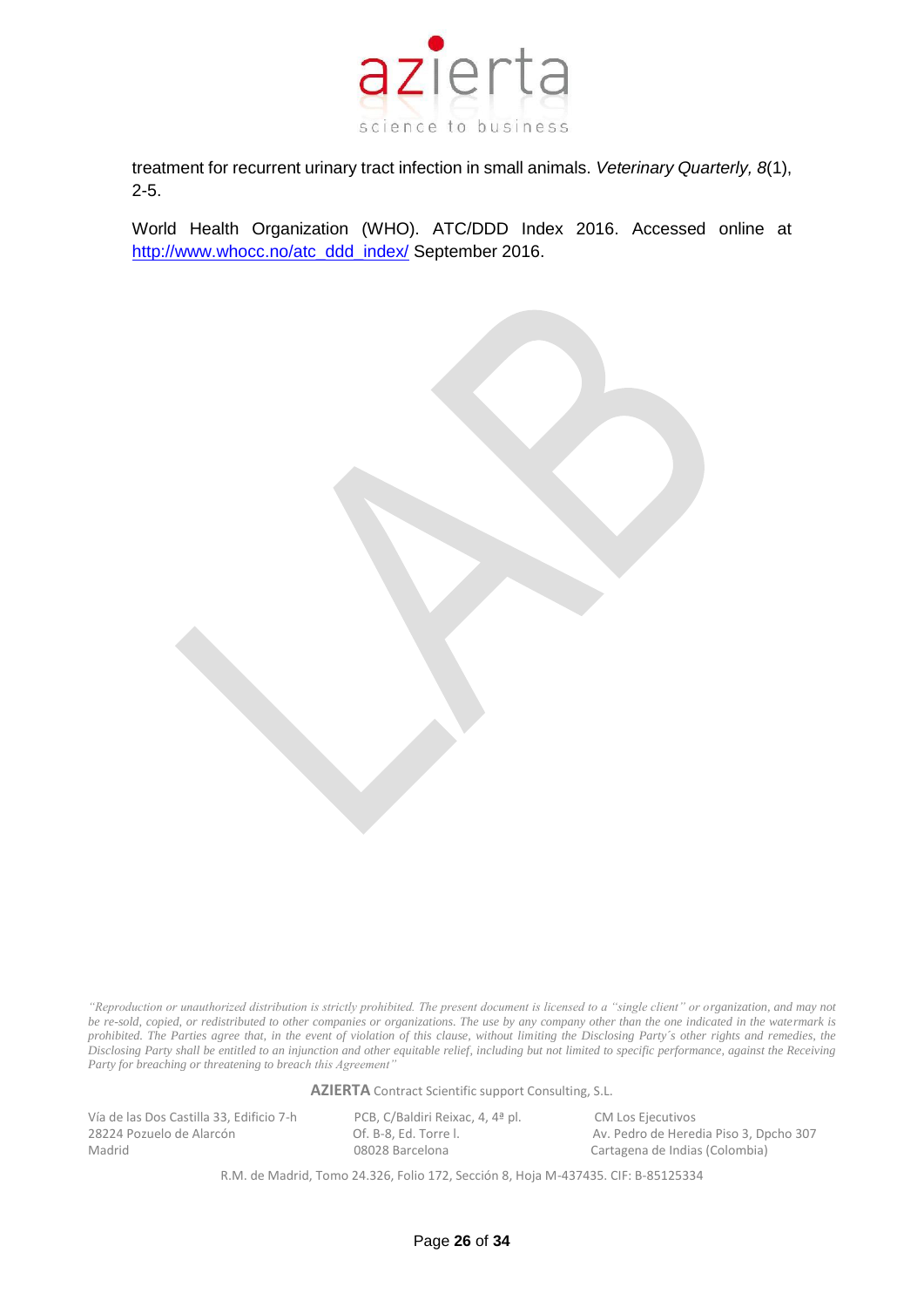

# **ANNEX 1: PHARMACOKINETICS AND METABOLISM**

<span id="page-26-0"></span>According to Shimizu et al. (1975) the pharmacokinetics properties are as follows:

#### **Absorption**

Pipemidic acid was absorbed well by the oral route. Its peak levels in plasma ranged from 4 to 12 µg/ml at an oral dose of about 50 mg/kg in mice, rats, dogs, monkeys, and men.

## **Distribution**

The protein binding of pipemidic acid was about 20% in dog plasma and about 30% in human serum. Pipemidic acid was distributed to most of the organs and tissues tested at the concentrations comparable to or higher than the plasma level. Its concentrations in bile and urine were much higher than the plasma level.

## **Metabolism and excretion**

About 25 to 88% of orally administered pipemidic acid was excreted into urine in a bacteriologically active form, the percentage depending on the animals and doses employed. The remainder was excreted into feces in men. The main active principle *in vivo* was unchanged pipemidic acid itself.

As pipemidic acid orally administered to men was recovered from urine and feces in nearly 100% in a bacteriologically active form, it was expected that the drug was neither accumulated in a body nor inactivated metabolically.

*"Reproduction or unauthorized distribution is strictly prohibited. The present document is licensed to a "single client" or organization, and may not be re-sold, copied, or redistributed to other companies or organizations. The use by any company other than the one indicated in the watermark is prohibited. The Parties agree that, in the event of violation of this clause, without limiting the Disclosing Party´s other rights and remedies, the Disclosing Party shall be entitled to an injunction and other equitable relief, including but not limited to specific performance, against the Receiving Party for breaching or threatening to breach this Agreement"*

**AZIERTA** Contract Scientific support Consulting, S.L.

Vía de las Dos Castilla 33, Edificio 7-h PCB, C/Baldiri Reixac, 4, 4ª pl. CM Los Ejecutivos Madrid 08028 Barcelona Cartagena de Indias (Colombia)

28224 Pozuelo de Alarcón Of. B-8, Ed. Torre l. Av. Pedro de Heredia Piso 3, Dpcho 307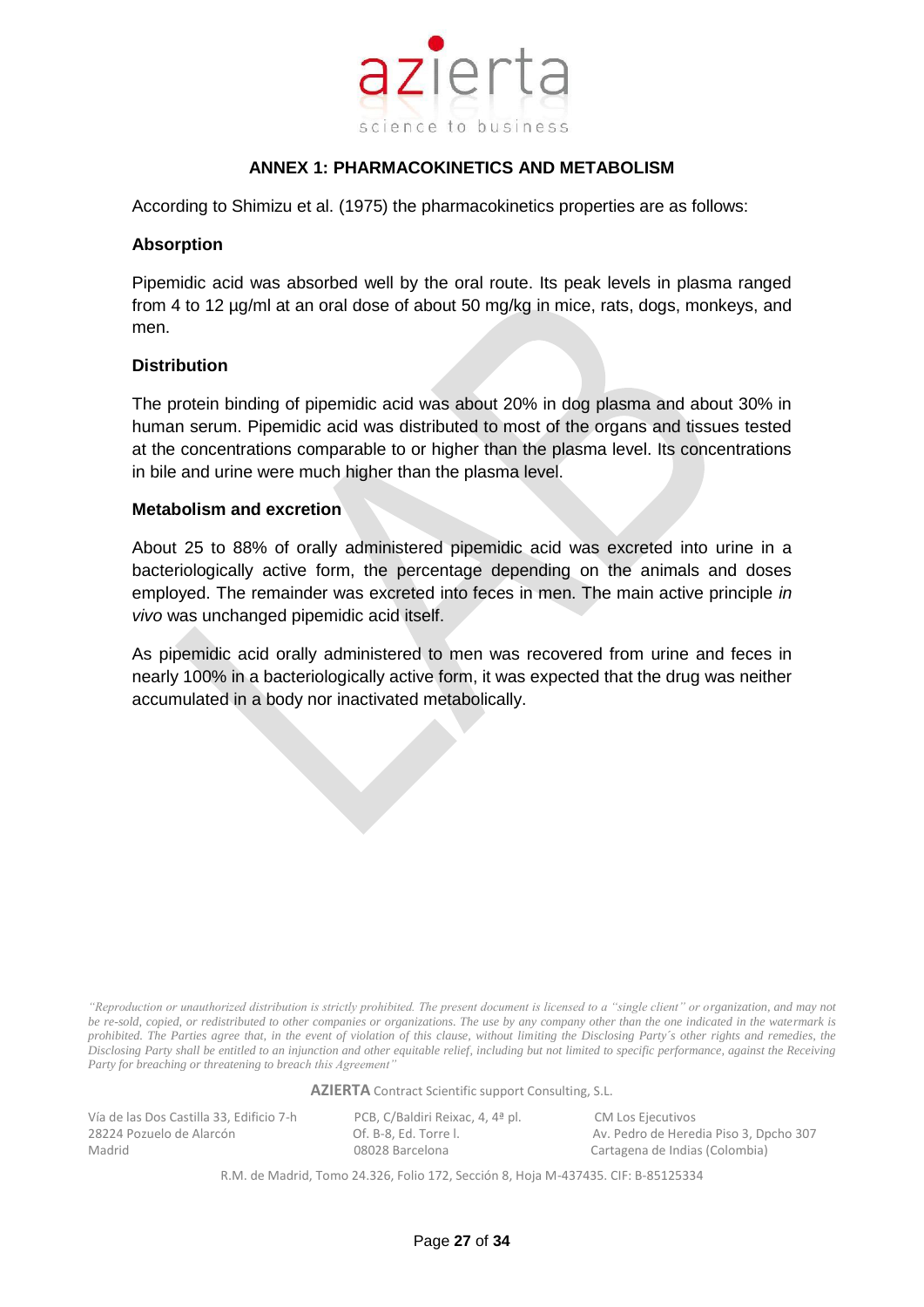

# **ANNEX 2: GLOSSARY**

- <span id="page-27-0"></span>ADI: Acceptable daily intake
- AUC: Area under the curve
- GRAS: Generally regarded as safe
- GLP: Good laboratory practice
- GMP: Good manufacturing practice
- LD: Lethal dose
- LED: Lowest-effective dose
- TDLo (Toxic Dose Low,): Lowest published toxic dose
- LOAEL: Lowest-observed-adverse-effect level
- LOEL: Lowest-observed-effect level
- MSDS: Material safety data sheet
- MTD: Maximum tolerable dose
- MPDD: Maximum permissible daily dose
- MTEL: Maximum tolerable exposure level
- NEL: No-effect level
- NOAEL: No-observed-adverse-effect level
- NOEL: No-observed-effect level
- OEL: Occupational exposure limit
- QSAR: Quantitative structure–activity relationship
- SDS: Safety data sheet

*"Reproduction or unauthorized distribution is strictly prohibited. The present document is licensed to a "single client" or organization, and may not be re-sold, copied, or redistributed to other companies or organizations. The use by any company other than the one indicated in the watermark is prohibited. The Parties agree that, in the event of violation of this clause, without limiting the Disclosing Party´s other rights and remedies, the Disclosing Party shall be entitled to an injunction and other equitable relief, including but not limited to specific performance, against the Receiving Party for breaching or threatening to breach this Agreement"*

**AZIERTA** Contract Scientific support Consulting, S.L.

| Vía de las Dos Castilla 33, Edificio 7-h |  |
|------------------------------------------|--|
| 28224 Pozuelo de Alarcón                 |  |
| Madrid                                   |  |

PCB, C/Baldiri Reixac, 4, 4ª pl. CM Los Ejecutivos

282. Port. B-8, Ed. Torre l. Av. Pedro de Heredia Piso 3, Dpcho 307 08028 Barcelona Cartagena de Indias (Colombia)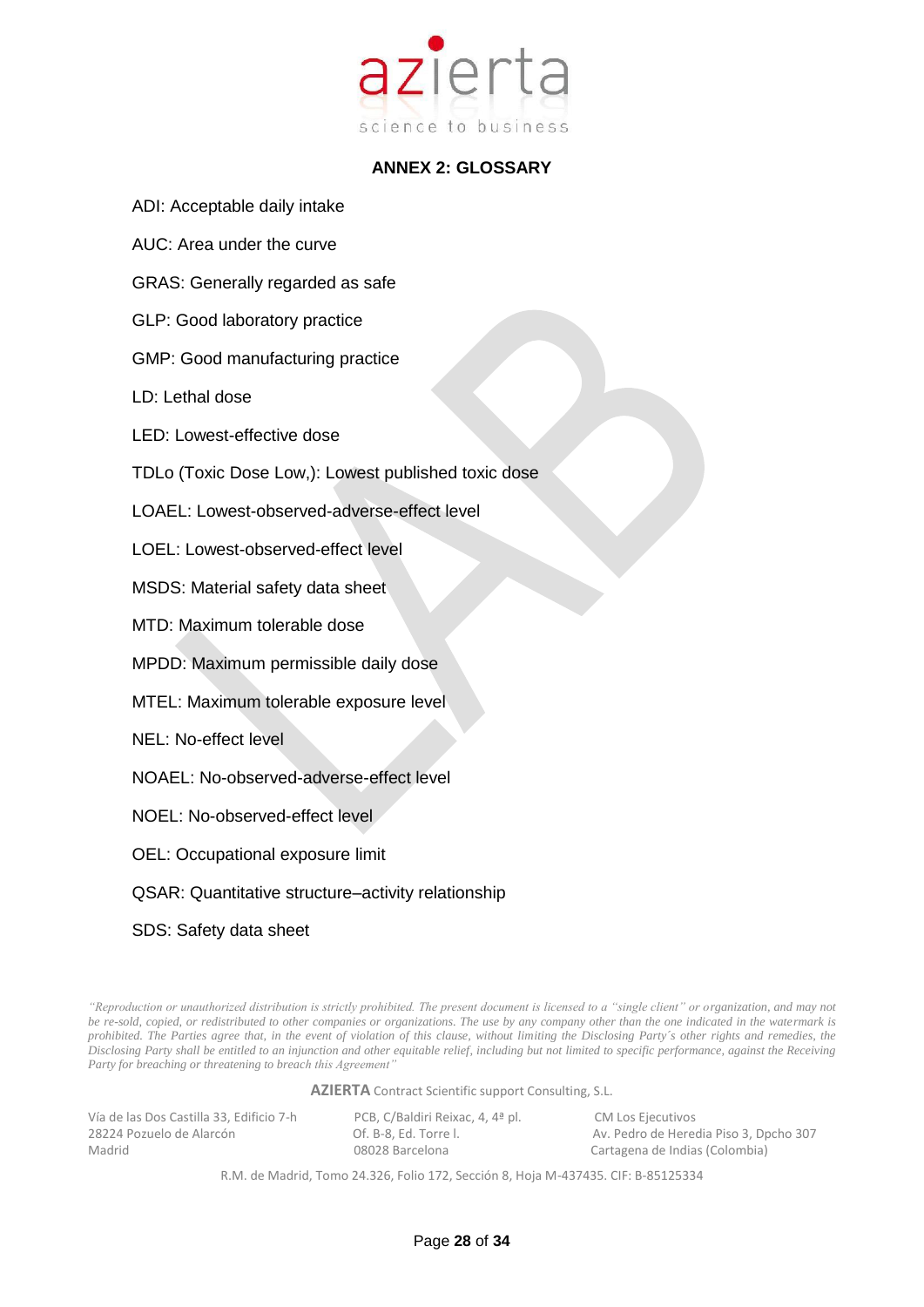

ADI: Acceptable daily intake. Estimate by JECFA; the amount of a food additive, expressed on a body weight basis that can be ingested daily over a lifetime without appreciable health risk.

Area under the curve (AUC): Area between a curve and the abscissa (horizontal axis), i.e., the area underneath the graph of a function; often, the area under the tissue (plasma) concentration curve of a substance expressed as a function of time.

Bioaccumulation: progressive increase in the amount of a substance in an organism or part of an organism that occurs because the rate of intake exceeds the organism's ability to remove the substance from the body.

Bioavailability: biological and physiological availability. Extent of absorption of a substance by a living organism compared to a standard system.

Biological half-life: for a substance, the time required for the amount of that substance in a biological system to be reduced to one-half of its value by biological processes, when the rate of removal is approximately exponential.

Carcinogen: agent (chemical, physical, or biological) that is capable of increasing the incidence of malignant neoplasms, thus causing cancer.

Clastogen: agent causing chromosome breakage and (or) consequent gain, loss, or rearrangement of pieces of chromosomes.

Clearance: volume of blood or plasma or mass of an organ effectively cleared of a substance by elimination (metabolism and excretion) divided by time of elimination.

Cmax: used in pharmacokinetics refering to the maximum (or peak) serum concentration that a drug achieves in a specified compartment or test area after the drug has been administrated and before the administration of a second dose.

Critical dose: dose of a substance at and above which adverse functional changes, reversible or irreversible, occur in a cell or an organ.

Critical effect: for deterministic effects, the first adverse effect that appears when the threshold (critical) concentration or dose is reached in the critical organ: Adverse effects with no defined threshold concentration are regarded as critical.

Dose (of a substance): total amount of a substance administered to, taken up, or

*"Reproduction or unauthorized distribution is strictly prohibited. The present document is licensed to a "single client" or organization, and may not be re-sold, copied, or redistributed to other companies or organizations. The use by any company other than the one indicated in the watermark is prohibited. The Parties agree that, in the event of violation of this clause, without limiting the Disclosing Party´s other rights and remedies, the Disclosing Party shall be entitled to an injunction and other equitable relief, including but not limited to specific performance, against the Receiving Party for breaching or threatening to breach this Agreement"*

**AZIERTA** Contract Scientific support Consulting, S.L.

| Vía de las Dos Castilla 33, Edificio 7-h | PCB, C/Baldiri Reixac, 4, 4ª pl. | CM Los Ejecutivos                      |
|------------------------------------------|----------------------------------|----------------------------------------|
| 28224 Pozuelo de Alarcón                 | Of. B-8. Ed. Torre I.            | Av. Pedro de Heredia Piso 3, Dpcho 307 |
| Madrid                                   | 08028 Barcelona                  | Cartagena de Indias (Colombia)         |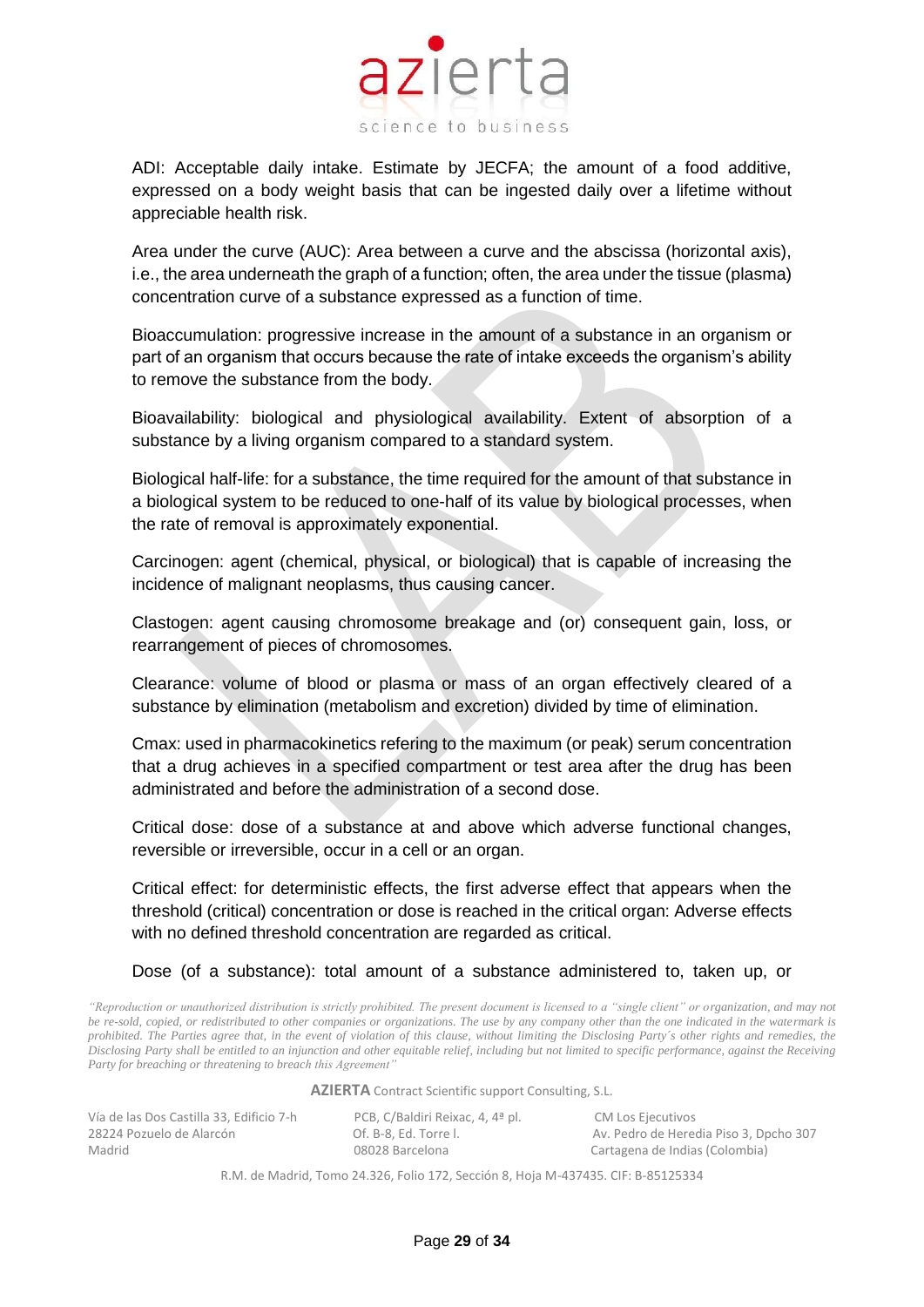

absorbed by an organism, organ, or tissue.

Draize test: evaluation of materials for their potential to cause dermal or ocular irritation and corrosion following local exposure; generally using the rabbit model (almost exclusively the New Zealand White) although other animal species have been used.

Elimination (in toxicology): disappearance of a substance from an organism or a part thereof, by processes of metabolism, secretion, or excretion.

Embryotoxicity: production by a substance of toxic effects in progeny in the first period of pregnancy between conception and the fetal stage.

Fetotoxicity: production by a substance of toxic effects in progeny in the second period of pregnancy between fetal stage and delivery.

First-pass effect: biotransformation and, in some cases, elimination of a substance in the liver after absorption from the intestine and before it reaches the systemic circulation.

Gavage: administration of materials directly into the stomach by esophageal intubation.

Generally regarded as safe (GRAS): phrase used to describe the USFDA philosophy that justifies approval of food additives that may not meet the usual test criteria for safety but have been used extensively and have not demonstrated that they cause any harm to consumers.

Genotoxic: capable of causing a change to the structure of the genome.

Good laboratory practice (GLP) principles: fundamental rules incorporated in OECD guidelines and national regulations concerned with the process of effective organization and the conditions under which laboratory studies are properly planned, performed, monitored, recorded, and reported.

Good manufacturing practice (GMP) principles: fundamental rules incorporated in national regulations concerned with the process of effective organization of production and ensuring standards of defined quality at all stages of production, distribution, and marketing.

Hazard identification: determination of substances of concern, their adverse effects, target populations, and conditions of exposure, taking into account toxicity data and knowledge of effects on human health, other organisms, and their environment.

*"Reproduction or unauthorized distribution is strictly prohibited. The present document is licensed to a "single client" or organization, and may not be re-sold, copied, or redistributed to other companies or organizations. The use by any company other than the one indicated in the watermark is prohibited. The Parties agree that, in the event of violation of this clause, without limiting the Disclosing Party´s other rights and remedies, the Disclosing Party shall be entitled to an injunction and other equitable relief, including but not limited to specific performance, against the Receiving Party for breaching or threatening to breach this Agreement"*

**AZIERTA** Contract Scientific support Consulting, S.L.

Vía de las Dos Castilla 33, Edificio 7-h PCB, C/Baldiri Reixac, 4, 4ª pl. CM Los Ejecutivos<br>28224 Pozuelo de Alarcón Cf. B-8, Ed. Torre l. Av. Pedro de Herec Madrid 08028 Barcelona Cartagena de Indias (Colombia)

28224 Pozuelo de Alarcón Of. B-8, Ed. Torre l. Av. Pedro de Heredia Piso 3, Dpcho 307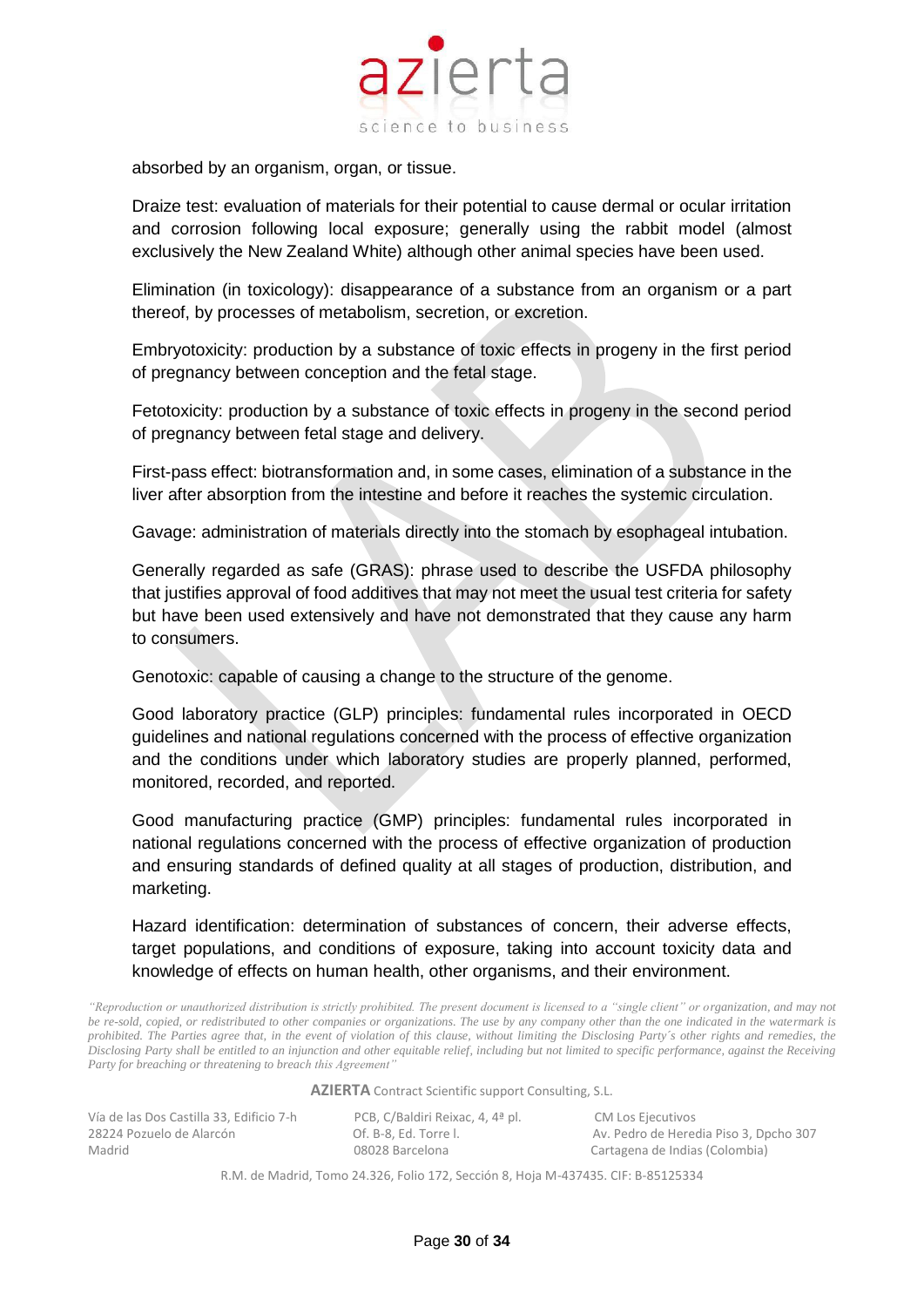

Hypersensitivity: state in which an individual reacts with allergic effects following exposure to a certain substance (allergen) after having been exposed previously to the same substance.

In silico: phrase applied to data generated and analyzed using computer modeling and information technology.

In vitro: in glass, referring to a study in the laboratory usually involving isolated organ, tissue, cell, or biochemical systems.

In vivo: In the living body, referring to a study performed on a living organism.

Lethal dose (LD): amount of a substance or physical agent (e.g., radiation) that causes death when taken into the body.

Lowest-effective dose (LED): lowest dose of a chemical inducing a specified effect in a specified fraction of exposed individuals.

Lowest published toxic dose (Toxic Dose Low, TDLo): the lowest dosage per unit of bodyweight (typically stated in milligrams per kilogram) of a substance known to have produced signs of toxicity in a particular animal species.

Lowest-observed-adverse-effect level (LOAEL): lowest concentration or amount of a substance (dose), found by experiment or observation, that causes an adverse effect on morphology, functional capacity, growth, development, or life span of a target organism distinguishable from normal (control) organisms of the same species and strain under defined conditions of exposure.

Lowest-observed-effect level (LOEL): lowest concentration or amount of a substance (dose), found by experiment or observation, that causes any alteration in morphology, functional capacity, growth, development, or life span of target organisms distinguishable from normal (control) organisms of the same species and strain under the same defined conditions of exposure.

Material safety data sheet (MSDS): compilation of information required under the U.S. OSHA Hazard Communication Standard on the identity of hazardous substances, health and physical hazards, exposure limits, and precautions.

Maximum permissible daily dose (MPDD): maximum daily dose of substance whose

*"Reproduction or unauthorized distribution is strictly prohibited. The present document is licensed to a "single client" or organization, and may not be re-sold, copied, or redistributed to other companies or organizations. The use by any company other than the one indicated in the watermark is prohibited. The Parties agree that, in the event of violation of this clause, without limiting the Disclosing Party´s other rights and remedies, the Disclosing Party shall be entitled to an injunction and other equitable relief, including but not limited to specific performance, against the Receiving Party for breaching or threatening to breach this Agreement"*

**AZIERTA** Contract Scientific support Consulting, S.L.

| Vía de las Dos Castilla 33, Edificio 7-h | PCB, C/Baldiri Reixac, 4, 4ª pl. | CM Los Ejecutivos                      |
|------------------------------------------|----------------------------------|----------------------------------------|
| 28224 Pozuelo de Alarcón                 | Of. B-8. Ed. Torre I.            | Av. Pedro de Heredia Piso 3, Dpcho 307 |
| Madrid                                   | 08028 Barcelona                  | Cartagena de Indias (Colombia)         |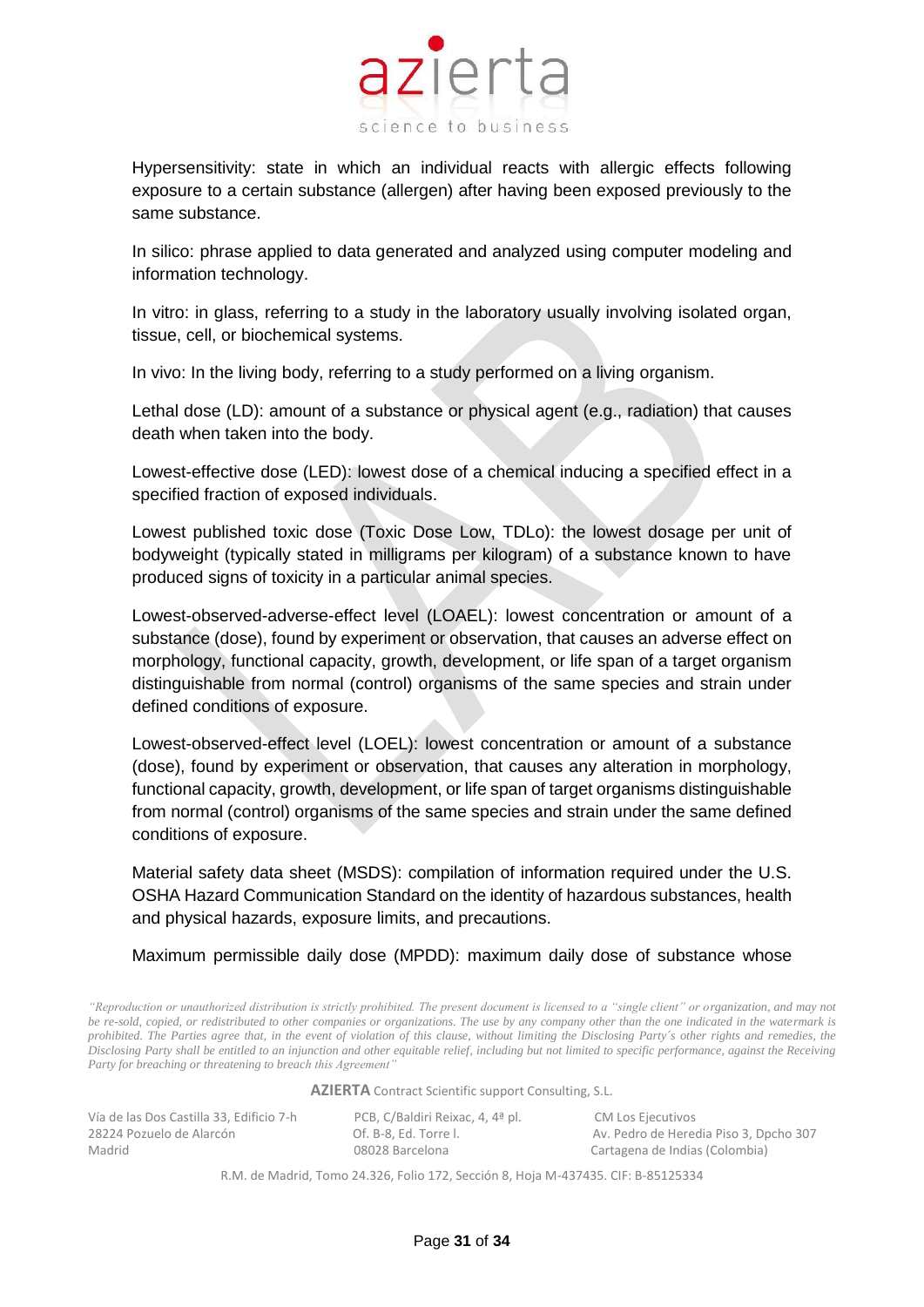

penetration into a human body during a lifetime will not cause diseases or health hazards that can be detected by current investigation methods and will not adversely affect future generations.

Maximum tolerable dose (MTD): highest amount of a substance that, when introduced into the body, does not kill test animals (denoted by LD0).

Maximum tolerable exposure level (MTEL): maximum amount (dose) or concentration of a substance to which an organism can be exposed without leading to an adverse effect after prolonged exposure time.

Maximum tolerated dose (MTD): high dose used in chronic toxicity testing that is expected on the basis of an adequate subchronic study to produce limited toxicity when administered for the duration of the test period.

Median lethal dose (LD50): statistically derived median dose of a chemical or physical agent (radiation) expected to kill 50 % of organisms in a given population under a defined set of conditions.

Mutagenicity: ability of a physical, chemical, or biological agent to induce (or generate) heritable changes (mutations) in the genotype in a cell as a consequence of alterations or loss of genes or chromosomes (or parts thereof).

No-effect level (NEL): maximum dose (of a substance) that produces no detectable changes under defined conditions of exposure.

No-observed-adverse-effect level (NOAEL): greatest concentration or amount of a substance, found by experiment or observation, which causes no detectable adverse alteration of morphology, functional capacity, growth, development, or life span of the target organism under defined conditions of exposure.

No-observed-effect level (NOEL): greatest concentration or amount of a substance, found by experiment or observation, that causes no alterations of morphology, functional capacity, growth, development, or life span of target organisms distinguishable from those observed in normal (control) organisms of the same species and strain under the same defined conditions of exposure.

Quantitative structure–activity relationship (QSAR): quantitative structure–biological activity model derived using regression analysis and containing as parameters

*"Reproduction or unauthorized distribution is strictly prohibited. The present document is licensed to a "single client" or organization, and may not be re-sold, copied, or redistributed to other companies or organizations. The use by any company other than the one indicated in the watermark is prohibited. The Parties agree that, in the event of violation of this clause, without limiting the Disclosing Party´s other rights and remedies, the Disclosing Party shall be entitled to an injunction and other equitable relief, including but not limited to specific performance, against the Receiving Party for breaching or threatening to breach this Agreement"*

**AZIERTA** Contract Scientific support Consulting, S.L.

Vía de las Dos Castilla 33, Edificio 7-h PCB, C/Baldiri Reixac, 4, 4ª pl. CM Los Ejecutivos<br>28224 Pozuelo de Alarcón Cf. B-8, Ed. Torre l. Av. Pedro de Herec Madrid 08028 Barcelona Cartagena de Indias (Colombia)

28224 Pozuelo de Alarcón Of. B-8, Ed. Torre l. Av. Pedro de Heredia Piso 3, Dpcho 307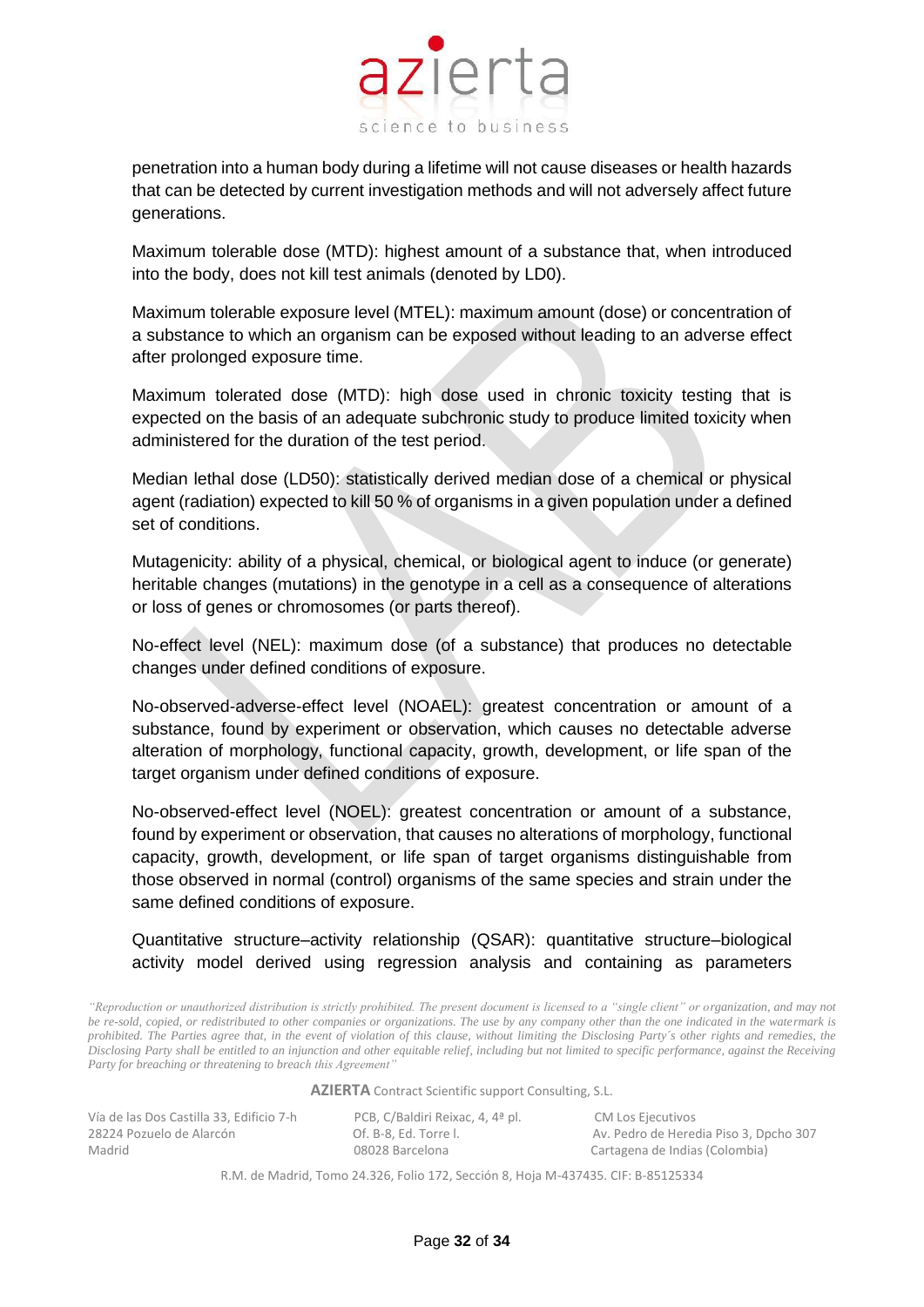

physicochemical constants, indicator variables, or theoretically calculated values.

Safety data sheet (SDS): single page giving toxicological and other safety advice, usually associated with a particular preparation, substance, or process.

Target (in biology): any organism, organ, tissue, cell or cell constituent that is subject to the action of an agent.

Temporary acceptable daily intake: value for the acceptable daily intake proposed for guidance when data are sufficient to conclude that use of the substance is safe over the relatively short period of time required to generate and evaluate further safety data, but are insufficient to conclude that use of the substance is safe over a lifetime. Note: A higher-than-normal safety factor is used when establishing a temporary ADI and an expiration date is established by which time appropriate data to resolve the safety issue should be available.

*"Reproduction or unauthorized distribution is strictly prohibited. The present document is licensed to a "single client" or organization, and may not be re-sold, copied, or redistributed to other companies or organizations. The use by any company other than the one indicated in the watermark is prohibited. The Parties agree that, in the event of violation of this clause, without limiting the Disclosing Party´s other rights and remedies, the Disclosing Party shall be entitled to an injunction and other equitable relief, including but not limited to specific performance, against the Receiving Party for breaching or threatening to breach this Agreement"*

**AZIERTA** Contract Scientific support Consulting, S.L.

Vía de las Dos Castilla 33, Edificio 7-h PCB, C/Baldiri Reixac, 4, 4ª pl. CM Los Ejecutivos Madrid 08028 Barcelona Cartagena de Indias (Colombia)

28224 Pozuelo de Alarcón Of. B-8, Ed. Torre l. Av. Pedro de Heredia Piso 3, Dpcho 307